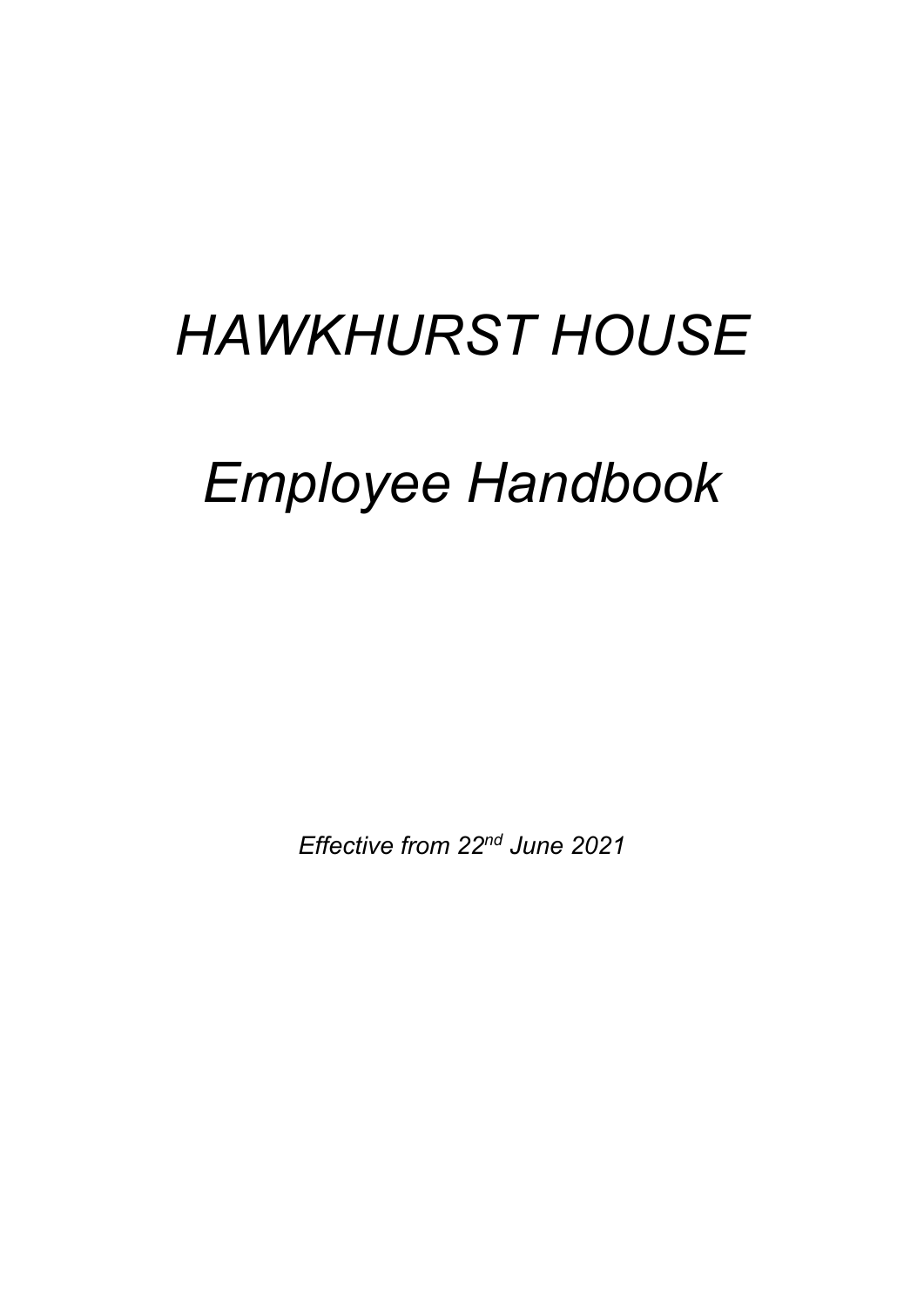# *Contents*

- **1. Mission statement / The Home**
- **2. About this Handbook**
- **3. Annual holiday entitlement and authorisation**
- **4. Absence from work**
- **5. General information**
- **6. Facilities and amenities**
- **7. Procedures**
- **8. Policies**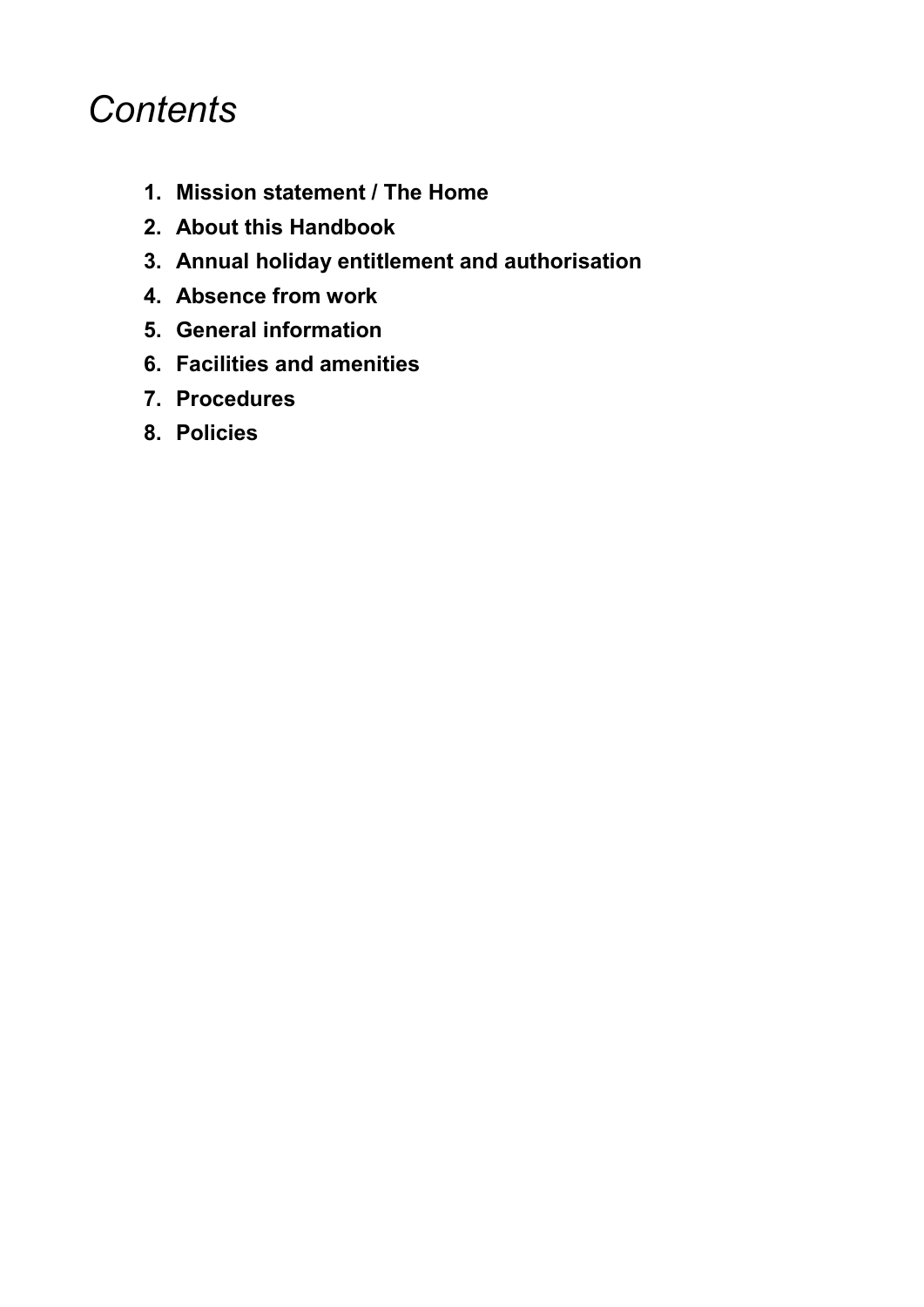# 1

# *Mission statement / The Home*

The home aims to provide Christian-based whole person care by addressing its residents' physical, emotional and spiritual needs and by promoting the right relationships between individuals and God, themselves and others.

In doing so, we aim to create a secure, relaxed, happy and homely atmosphere for the residents to live in and the staff to work in.

It is our objective that those residents who live in the Home should do so with dignity, have the respect of those who support them and be entitled to live a full and active life, given the fundamental right to self-determination and individuality and to achieve their full potential. This is best achieved by sensitive recognition and nurturing of that potential in each individual and understanding that this may change with time. In order to ensure that this happens, each resident's care will be planned individually. The care in the home will not be institutionalised by the requirements of the staff. These basic rights are accorded to all residents in our care, without discrimination between one resident group and another. Programmes of activities will be provided to encourage mental alertness, self-esteem, and social interaction with other residents and with appropriate reference to the following core values of care:

| <b>CORE VALUES OF CARE</b>                   |         |                   |
|----------------------------------------------|---------|-------------------|
| Relationships with God, ourselves and others |         |                   |
| Privacy                                      | Dignity | <b>Rights</b>     |
| Independence                                 | Choice  | <b>Fulfilment</b> |

In terms of Risk Assessment, those residents who are judged competent to judge risks themselves are free to make their own decisions as long as they do not threaten the safety of themselves or others.

Staff will respect personal rights and privacy, and will be responsive to individual needs. In support of our Christian-based whole person care ethos, emotional and spiritual support is considered vital to the general well being of each resident. The staff will be sensitive to the residents' ever-changing needs which may be medical / therapeutic (for physical and mental welfare), psychological, spiritual, emotional or social.

Our Home is dedicated to the provision of the finest care for our Residents. This will be achieved through the integration of efficient administrative practices in accordance with the requirements for Registration under the Care Standards Act 2000.

Accordingly, the Home has developed a quality-orientated approach to the business, and a high degree of quality awareness is developed through all levels of staff training and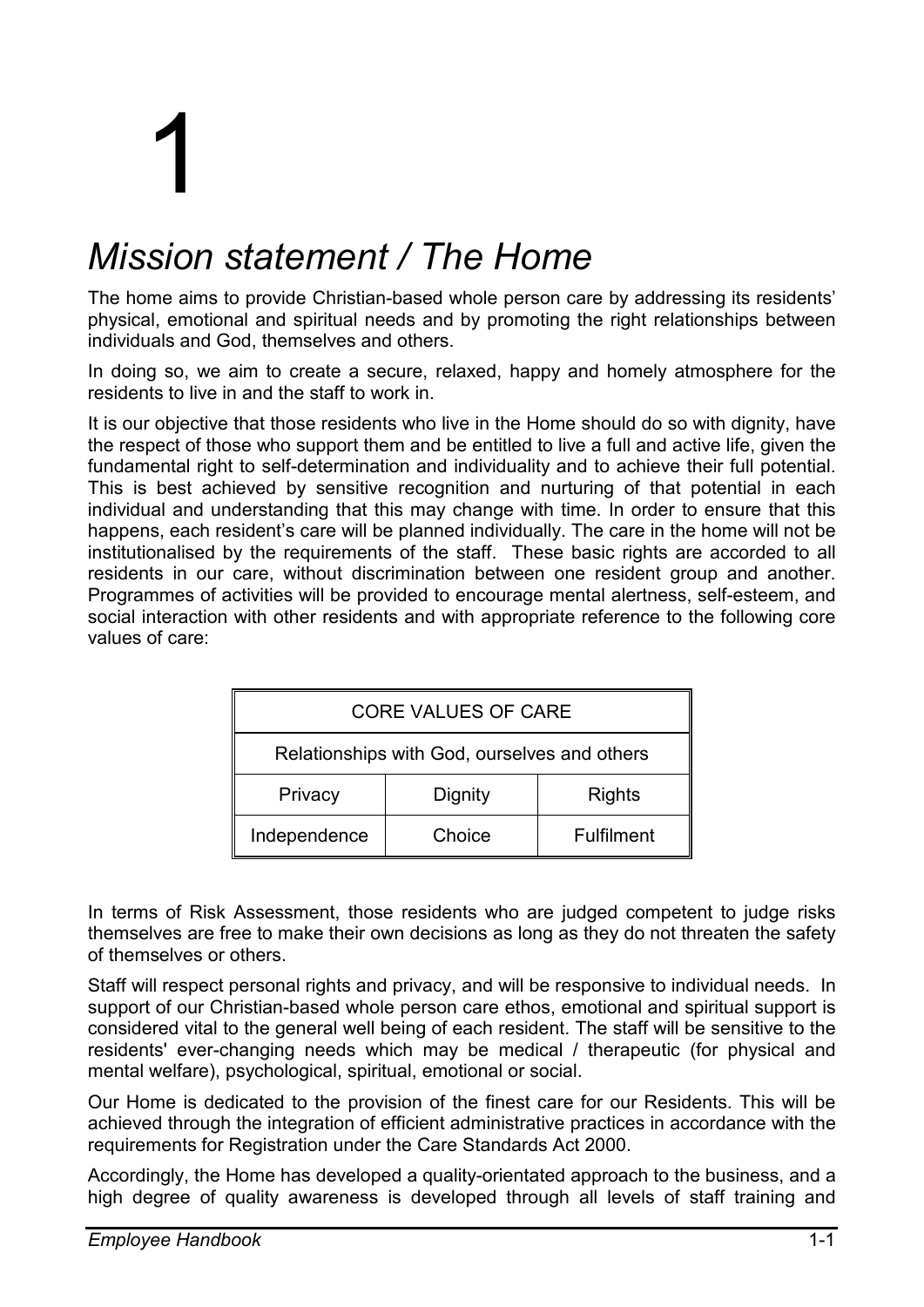leadership of management. The aim of these measures is to continually improve the quality of the service offered to our clients.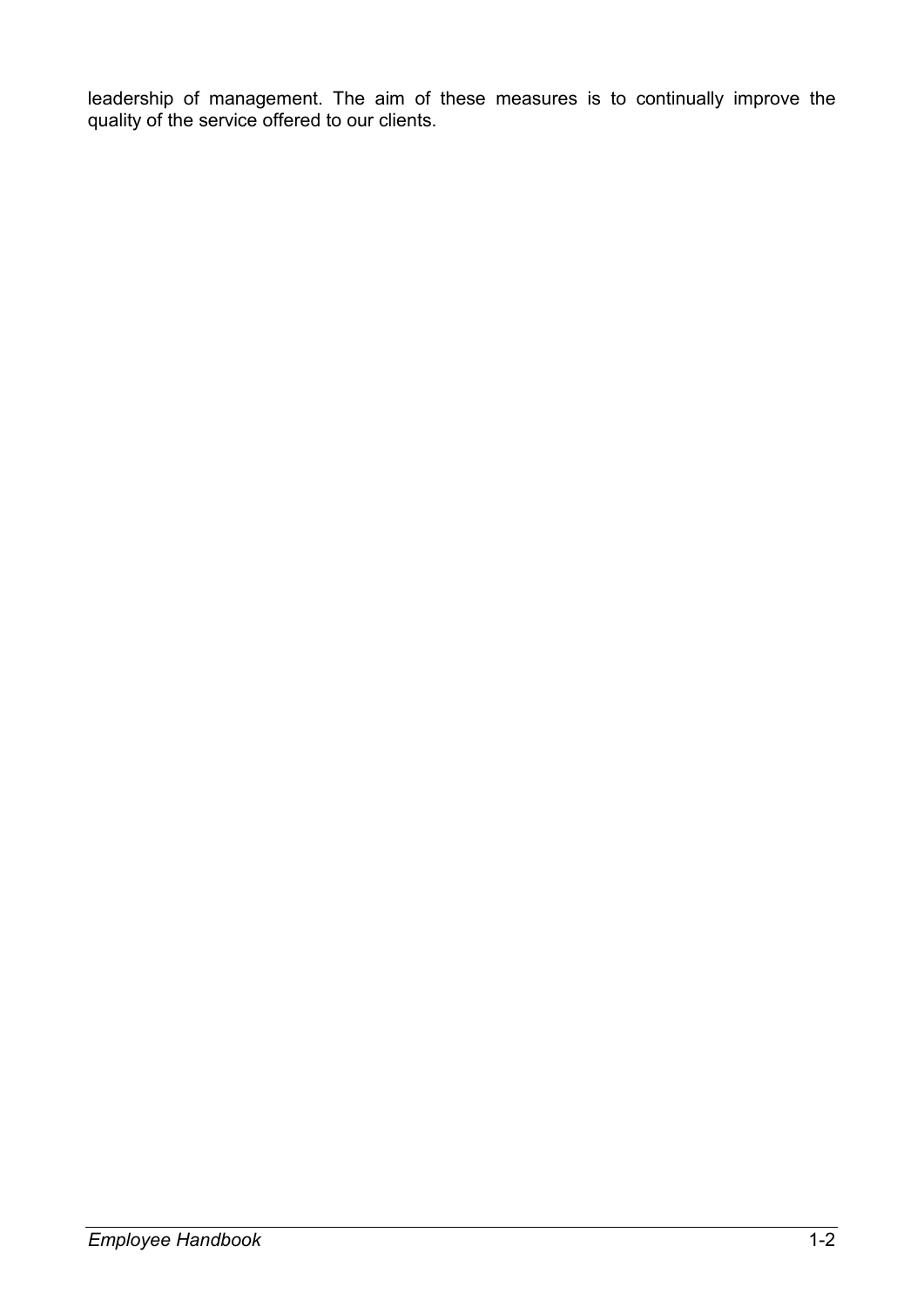# 2

# *About this Handbook*

This Handbook has been drawn up by the Home to provide you with information on policies and procedures. It is important for you to read the Handbook carefully as this, together with your Contract of Employment, sets out your main terms and conditions of employment.

The information covers a wide range of subjects relating to your employment and in the event that information in this Handbook conflicts with terms and conditions as stated in your Contract of Employment, the Contract will take precedence.

If you have any questions or any part of the Handbook is unclear to you, please do not hesitate to raise any queries with Management.

It is important that you do this before signing that you have read, understood and are willing to abide by all the Home's terms and conditions.

We reserve the right to make changes to the policies and procedures contained in the handbook according to business needs.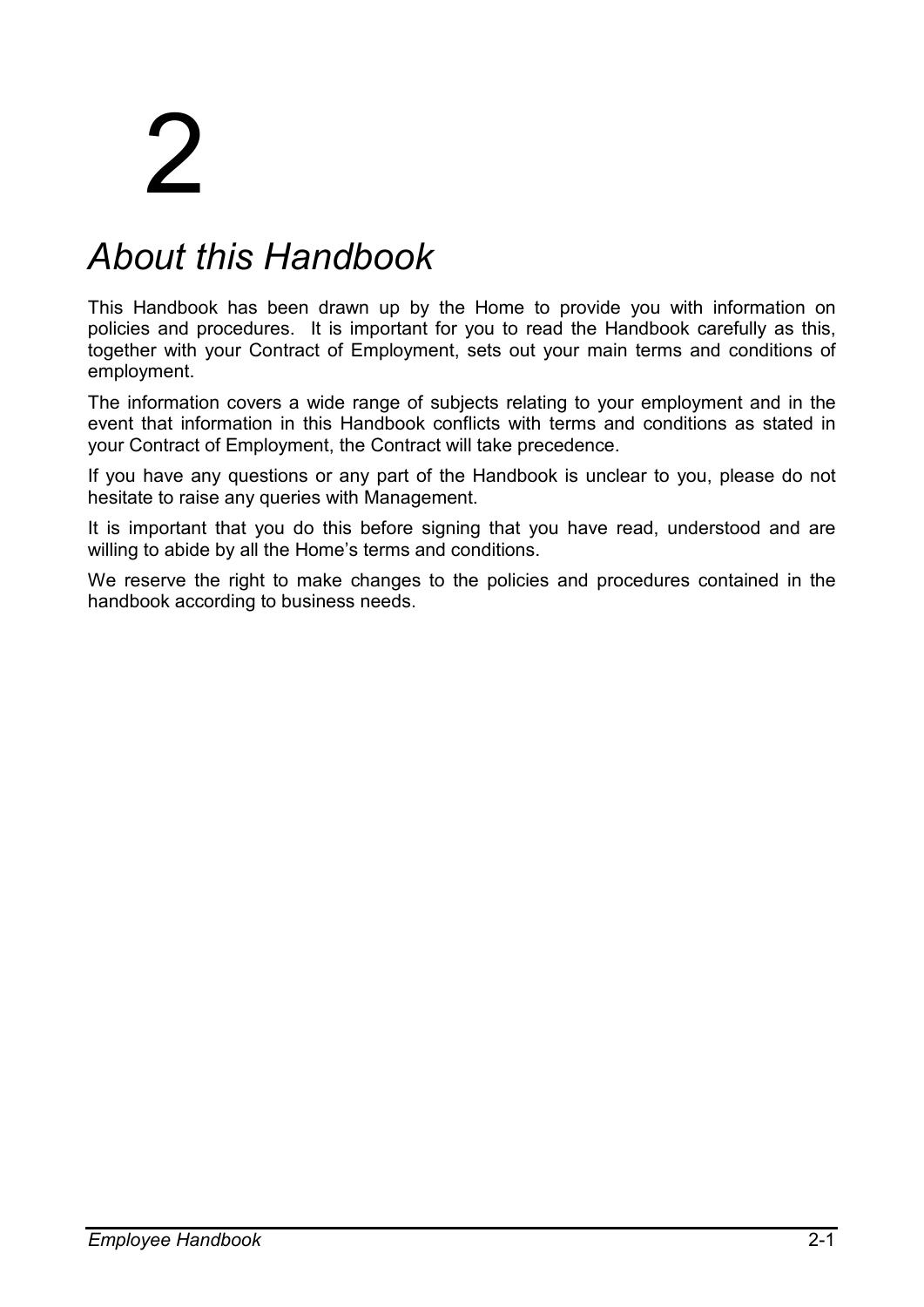# 3

# *Annual holiday entitlement and authorisation*

# *Entitlement*

Full details of your holiday entitlement are in your Contract of Employment.

For hourly paid staff, a week's holiday pay is the average pay a worker received over the previous 12 weeks (in which they were paid).

# *Carrying over holidays to the following year*

You MUST take your full holiday entitlement during the holiday year. Holidays may not be carried forward into the next holiday year, nor will you receive payment for holidays not taken.

# *Request for holidays*

In order to submit a request for holidays, you should complete the relevant form and have the holiday authorised by Management.

The amount of notice required is one month except for single days, when one week's notice is normally required.

All requests, providing they have been received in time, will be processed in date and time order.

# *Request for unpaid leave*

The Company does not grant unpaid leave unless it is exceptional circumstances and authorised by the Registered Manager in advance. All holiday leave must have been taken first before any unpaid leave is authorised. A request for unpaid leave must be made in writing to your Manager at least 8 weeks before it is due, unless in exceptional circumstances. Any unpaid leave taken without authorisation will be treated as unauthorised leave.

# *Length and timing of holidays*

The Home will not normally agree a request for a holiday that involves more than two consecutive weeks.

# *Refusal of holidays*

In the event that the Home has to refuse a holiday request because of business needs, the Home is not responsible for any financial commitment made by you prior to authorisation. You are therefore advised **not** to book holidays with tour operators, travel agents, hotels or passenger carriers, etc., until your holiday request form has been authorised.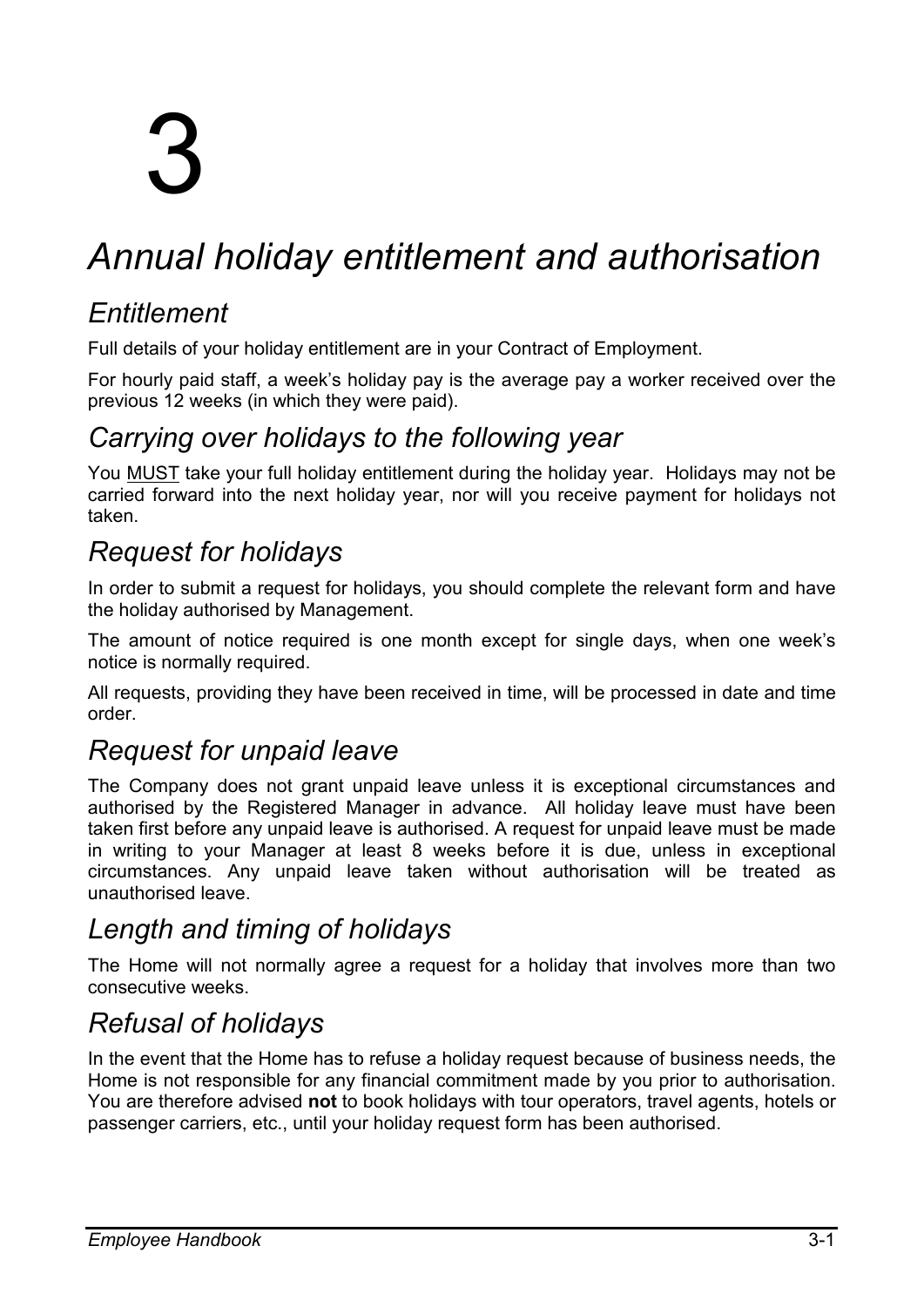# *Adjustment to holidays*

On joining the Home you will be entitled to holiday leave in proportion to the holiday year remaining on the date when your employment began.

On leaving the Home you will be entitled to holiday leave in proportion to the holiday year worked on the date when your employment ended. If you have been paid for more holidays than your entitlement then the balance will be deducted from your final payment. If you have been paid for fewer holidays than your entitlement then the balance will be paid to you with your final payment.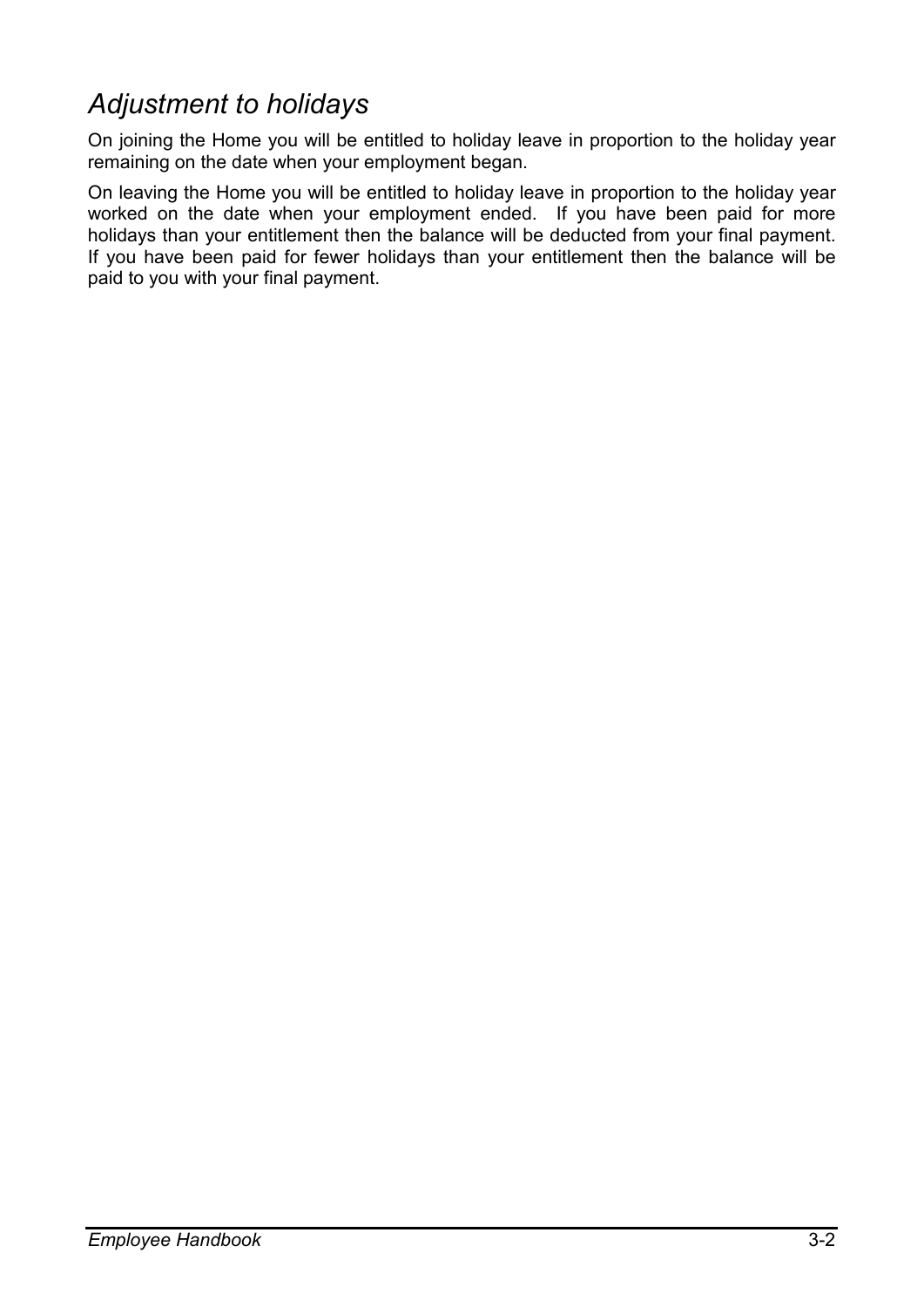# 4

# *Absence from work*

# *Appointments*

If you need to be absent from work to keep a medical, dental or other essential appointment, prior permission should always be obtained from Management. Payment for absences of this nature will be at the discretion of the Home. You must try to arrange such appointments outside normal working hours wherever possible and any regular appointments that have to be made during working hours must be supported by an appointment card. Any such absences from the workplace should be minimal.

# *Unauthorised Absence*

If you are absent from work without prior authorisation, you should notify the Manager before the time stated below on the first day of absence.

Morning shift  $-6.00$  am

Afternoon shift – Noon

Night shift  $-4.00$  pm

We will not accept calls from other people on your behalf unless there is some credible reason such as hospitalisation.

Any unauthorised absence must be properly explained in that first contact and, if the absence continues, you must keep the Home fully informed. This applies to both short and long term situations and you will be expected to contact the Home on a daily basis during the first week and weekly thereafter.

If you are absent without prior authorisation by the Manager for either

- i) two or more shifts shown on the rota within any 30 day period (irrespective of whether it is due to sickness or any other reason),
- ii) Four times in a 6 months period ((irrespective of whether it is due to sickness or any other reason)

you may be required to attend a disciplinary meeting.

# *Sickness and injury*

### *Period of absence*

If your sickness is for more than seven calendar days then you must provide the Home with a doctor's Fit note (Statement of Fitness to work). You must continue to provide Fit notes to cover the whole of the absence period.

Please note that we review the attendance levels of all our employees on a regular basis. In deciding whether to take further action in respect of sickness absence, the evidence of a Fit note may not be sufficient and the Home may seek alternative medical information.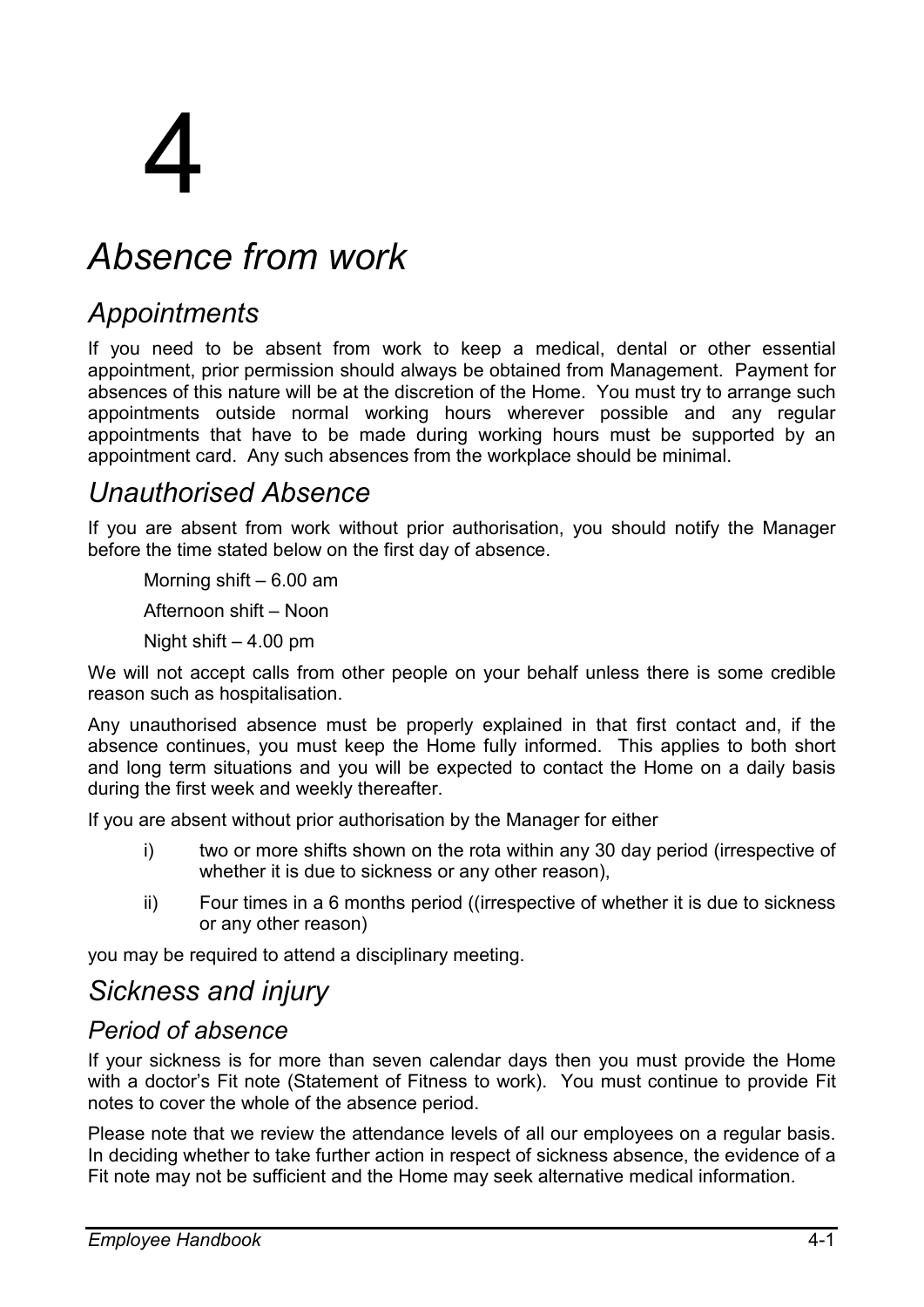## *Returning from absence*

You must give the Home at least 24 hours notice that you will be returning to work.

On your return to work after absence because of sickness, irrespective of the length of absence, you will be subject to a back to work interview with a manager.

If you have been suffering from an infectious or contagious disease or illness, you must not report for work without clearance from your doctor.

# *Statutory Sick Pay (SSP)*

The Home is responsible for paying SSP to you if you are eligible.

The maximum period for which SSP is payable is 28 weeks in one period of sickness absence and is paid at a rate specified by law. As with other earnings, SSP is subject to the deduction of income tax and all other normal deductions. We will inform you if you are not eligible for SSP.

SSP is paid in respect of qualifying days on which you are unable to work through sickness. Qualifying days are those days on which you would normally work. Generally SSP is not payable for the first three qualifying days of sickness which are known as "waiting days", but this may not always be the case if you are absent on more than one occasion within a short period of time.

SSP is only paid when the sickness absence is for four or more consecutive qualifying days.

At the start of your employment you are required to produce any "linking letter" or information given to you by your previous employer or Benefits Agency to the Home.

# *Adverse weather conditions*

If you are unable to get into work due to adverse weather conditions you must notify your Manager as soon as possible. You will not be paid if you cannot get into work due to adverse weather conditions.

# *Maternity rights*

This section of the Handbook is for pregnant employees and new mothers.

#### **Who is covered by this policy?**

- 1. **For maternity / adoption leave and pay**: any employee of the organisation who has become pregnant or who has been matched with a child for adoption.
- 2. **For shared parental leave**: the partner of any such employee whether or not they work for this organisation (subject to certain qualifying and earnings criteria); or an employee whose partner has become pregnant or been matched with a child for adoption.
- 3. **For paternity leave and pay**: any employee of the organisation whose partner has become pregnant or been matched with a child for adoption.
- 4. **For unpaid parental leave**: any employee with at least one years service who has a child under 5 years old (from April 2015 this will be under 18 years old).

#### **What am I entitled to?**

If you are an employee who is pregnant or adopting:

• You will be entitled to take up to 52 weeks maternity / adoption leave if you want to, irrespective of your length of service or earnings with the organisation.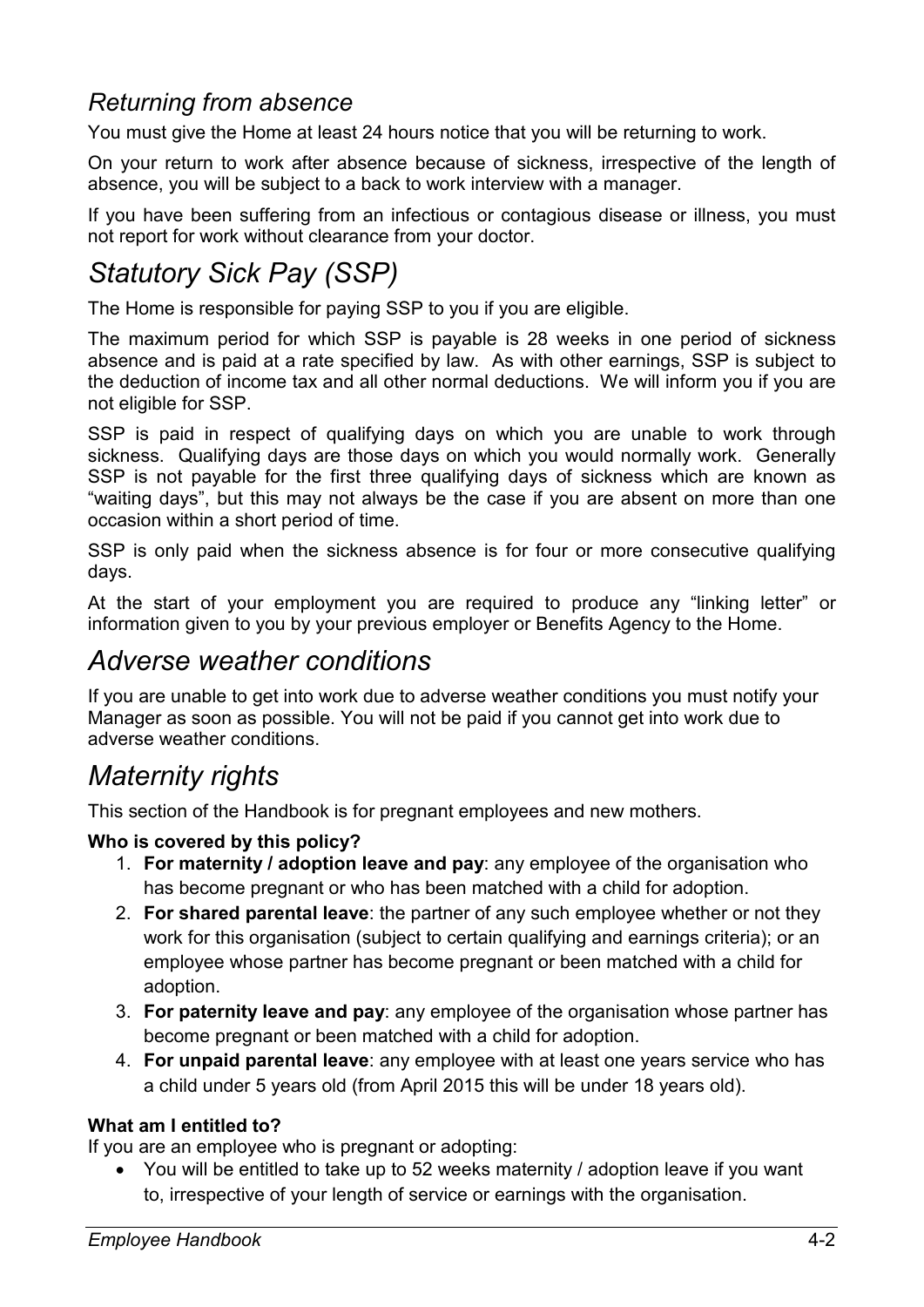- If 15 weeks before the expected birth or adoption you have been employed by us continuously for at least 26 weeks, and your average weekly earnings are at least equal to the lower earnings limit for National Insurance contributions (see rates here: https://www.gov.uk/government/publications/rates-and-allowances-nationalinsurance-contributions/rates-and-allowances-national-insurance-contributions) we will pay you **statutory maternity / adoption pay**.
- Statutory maternity / adoption pay is payable for **39 weeks**; for the first six weeks it is paid at 90 percent of your average weekly earnings. The following 33 weeks will be paid at the statutory rate set by the Government each tax year or 90 per cent of your average weekly earnings whichever is the lower.

If you are a father to be, adopter or will share the responsibility with a partner for bringing up a child:

- If 15 weeks before the expected birth or adoption you have been employed by us continuously for at least 26 weeks you will be entitled to 2 weeks **paternity leave**.
- If your average weekly earnings are at least equal to the lower earnings limit for National Insurance contributions we will pay you **statutory paternity pay** during your leave.

If you are a parent with a child who is under 18 years old then:

- After one years service you can take up to 18 weeks **unpaid parental leave** for that child.
- This allowance applies to each of your children but can only be taken in blocks of up to 4 weeks per year.

#### **Am I entitled to share maternity / adoption leave and pay with my partner?**

**Shared parental leave** is designed to give parents / adopters more flexibility in how to share the care of their child in the first year following birth or adoption. If you are eligible you can share up to 50 weeks leave, and can decide to be off work at the same time and/or take it in turns to have periods of leave to look after the child. To be eligible you must meet the following criteria:

- You (or your partner) must be entitled to maternity / adoption leave, or statutory maternity / adoption pay (or maternity allowance from the Government) and you must share the main responsibility for caring for the child with your partner. In addition, you and your partner will also be required to follow a two-step process to establish eligibility as follows:
- **Step 1 Continuity test:** if you are seeking to take shared parental **leave,** one parent / adopter must have worked for the same employer for at least 26 weeks at the end of the 15th week before the week in which the child is due (or at the week in which an adopter was notified of having been matched with a child or adoption) and they should still be employed in the first week that shared parental leave is to be taken.

The other parent /adopter has to have worked for 26 weeks in the 66 weeks leading up to the due date and have earned above the maternity allowance threshold of £30 a week in 13 of the 66 weeks.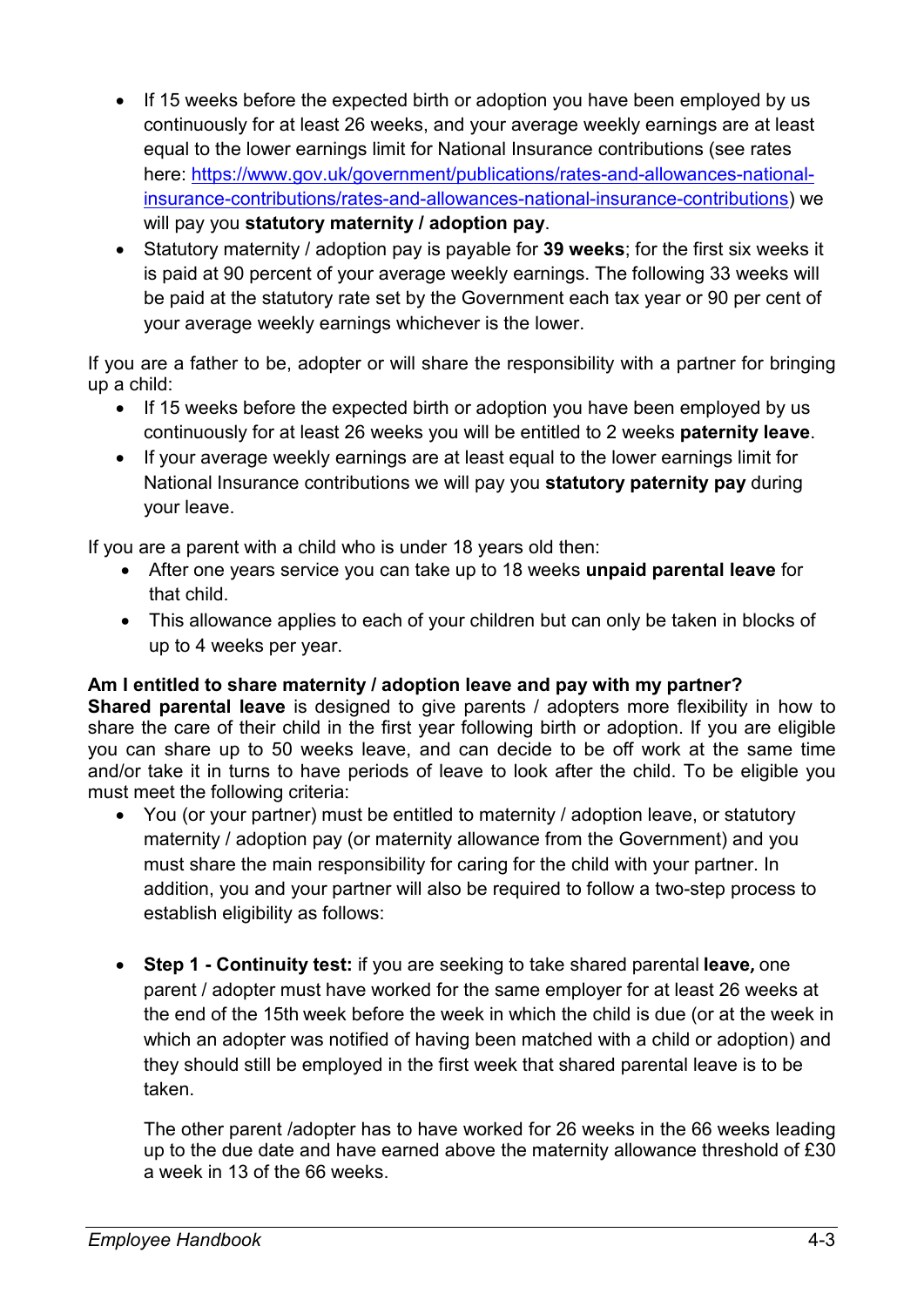• **Step 2 - Individual eligibility for pay:** To qualify for shared parental **pay** the parent / main adopter must, as well as passing the Continuity test, also have earned an average salary of the National Insurance lower earnings limit or more for the 8 weeks prior to the 15th week before the expected birth / adoption.

Although the situation around pregnancy and adoption appears complex, it is normally quite straightforward to work out your entitlement. Therefore as soon as you know you are pregnant or have been matched with a child for adoption, please let us know as soon as is practical. We will calculate your entitlement and the relevant dates for you.

#### **Maternity, Paternity and Shared Parental Leave – Procedural Guidelines**

#### **What should I do once I know I am pregnant or have been matched with a child for adoption?**

Congratulations on your big event! There are a few things you now need to do so we can ensure you get all you are entitled to and that the process goes smoothly for you and the organisation. Here is what you need to do:

#### **Let us know**

- Please let us know as soon as possible. You should have a chat with your manager about your situation **especially if you are pregnant** as there are health and safety issues which we must consider. Your manager will arrange a risk assessment to ensure your work doesn't put you or your baby at any risk. You will also be entitled to take reasonable paid time off work to attend antenatal appointments as advised by your doctor, registered midwife or health visitor. If you are the partner you may also take unpaid time off to attend up to two ante-natal clinic visits.
- When you receive it from your doctor or midwife, we will need your **MAT B1** form which confirms your pregnancy and when your baby is expected. If you are adopting we will need a copy of the **matching certificate** completed by the adoption agency.
- At least 15 weeks before the due date for your baby, please let us know when you intend to take your maternity leave. If adopting, within 7 days of the date in which you were matched with the child we will need the expected week of the placement and the date on which you intend to start your adoption leave. Don't worry these dates can still be changed if you give us at least 28 days notice before the new start date or, if that is not possible, as much notice as is reasonably practicable.
- If you plan to start adoption leave before the actual date of placement, you must be sure that the placement will be going ahead on the date agreed before you start your leave. If the placement is delayed for whatever reason and adoption leave has already commenced, you cannot stop and start it again at a later date.
- If you are absent from work due to a pregnancy-related illness after the beginning of the fourth week before your baby is expected, then you must let us know that is the case and your maternity leave will start automatically at that point.
- If you miscarry after 24 weeks pregnancy you will retain your full maternity leave and pay entitlement.

#### **Your maternity or adoption leave..**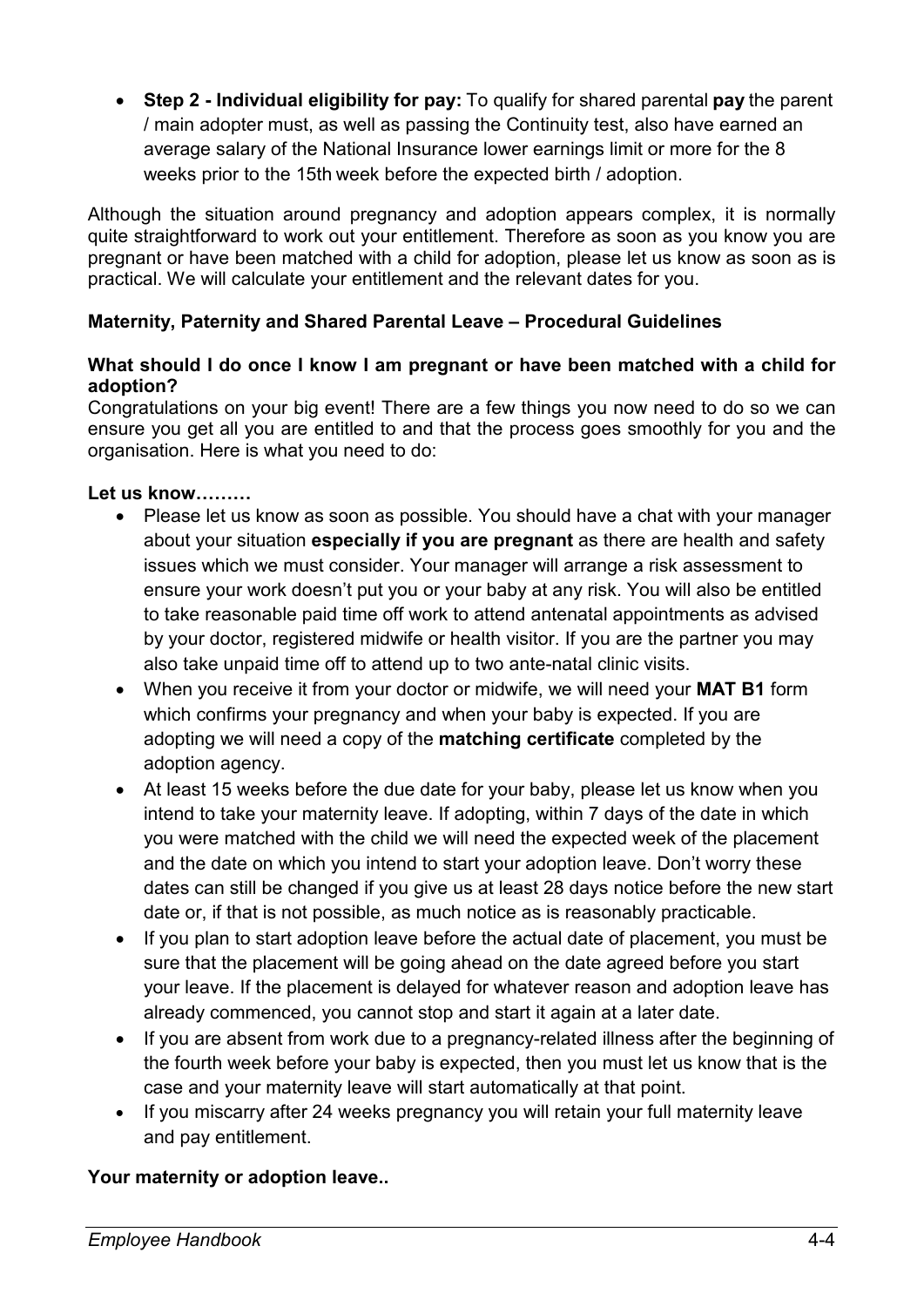- Regardless of the number of hours you work or your length of service, you are entitled to 26 weeks "ordinary" maternity / adoption leave. During this period all your contractual entitlements are maintained with the exception of your pay, any benefits in kind will continue and contractual annual leave entitlement will continue to accrue. You are entitled to return to the same job that you left if you return after the ordinary leave period.
- You are also entitled to take up to 26 weeks "additional" maternity / adoption leave immediately following your ordinary leave. During this leave your contractual terms and conditions such as holidays continue to accrue. You also have the right to return to a job on no less favourable terms and conditions than the job you had at the commencement of the leave period. If it is not practicable for you to return to your original job then you will be offered a suitable alternative on terms and conditions no less favourable. Your continuity of service will be preserved.
- Except during the first two weeks after childbirth, you can agree to work or to attend training for up to 10 days during either ordinary maternity leave or additional maternity leave, without that work bringing your period of maternity / adoption leave to an end and without a loss of a week's SMP. These are known as "keeping-intouch" days.
- We will also maintain reasonable contact with you from time to time during your maternity / adoption leave. This may be to discuss changes within the organisation, your plans for returning to work, to discuss any special arrangements to be made or training to be given to ease your return to work or simply to update you on developments at work during your absence.
- We will let you know before starting your ordinary maternity / adoption leave whether you have any outstanding holiday entitlement. We might ask you to take all or some of your outstanding holiday before commencing your leave, or agree that you can carry the leave over and take it on your return to work.

#### **Returning to work**

- Once we know the start date of your maternity / adoption leave, we will inform you in writing of the date on which you are expected back at work if you take your full 52 week entitlement to maternity / adoption leave. You are expected to return on this date unless you notify us otherwise.
- If you want to return to work earlier than the expected return date please give us at least **eight weeks notice** of your date of early return. If you fail to do so we may have to postpone your return to such a date as will give us eight weeks notice, provided that this is not later than the expected return date.
- If you are unable to attend work at the end of your maternity leave due to sickness or injury, our normal arrangements for sickness absence will apply. In any other case, late return without prior authorisation will be treated as unauthorised absence.
- If you worked full-time prior to maternity / adoption leave you have no automatic right to return to work on a part-time basis or to make other changes to your working pattern. However, all requests for part-time work or other flexible working arrangements will be formally considered in line with the operational requirements of the organisation. If you would like flexible working arrangements to be considered, please write to your manager setting out your proposals as soon as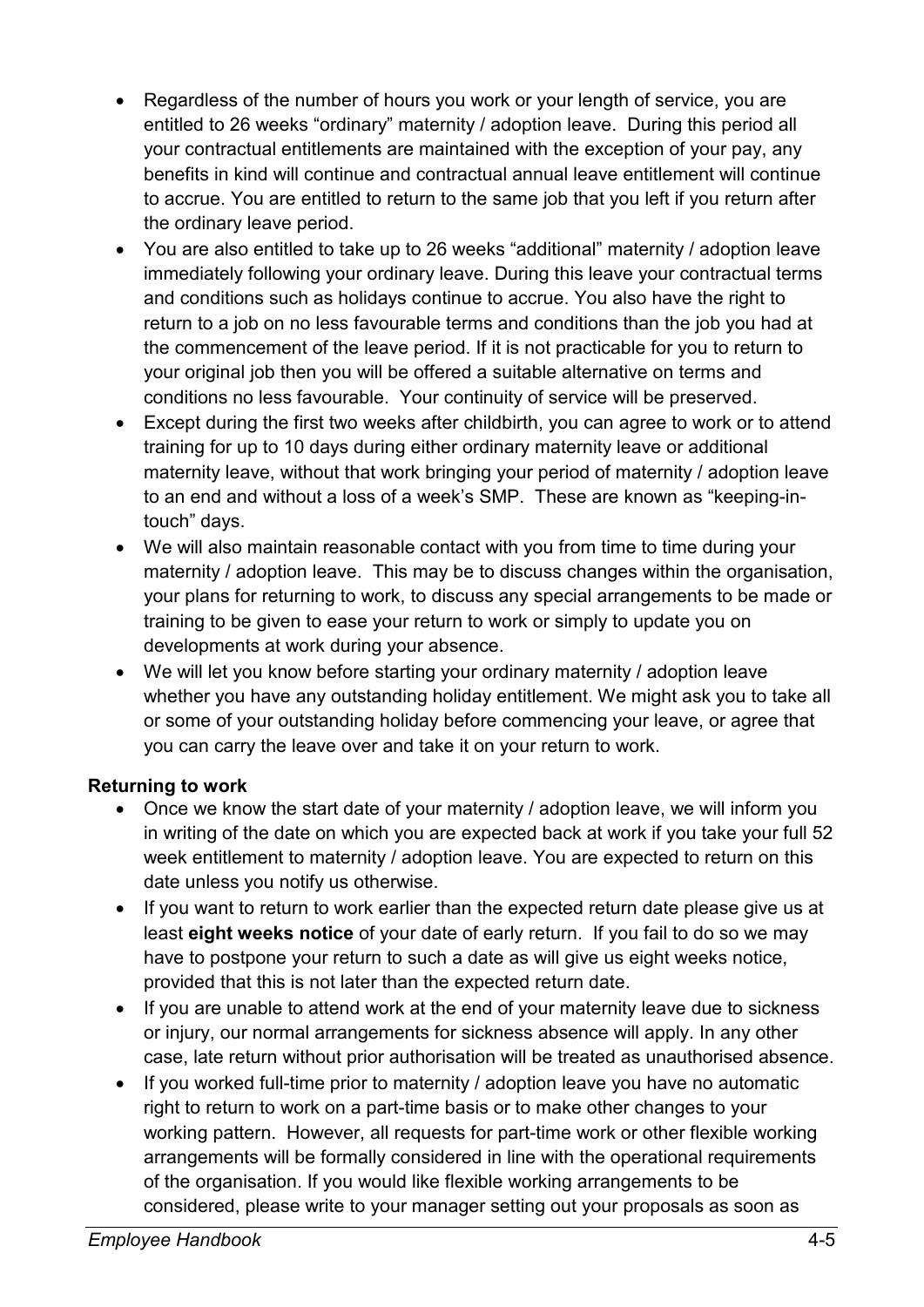possible in advance of your return date, so that there is adequate time for full consideration of your request.

- If you decide not to return to work after maternity / adoption leave, you must give us notice of your resignation as soon as possible and in accordance with the terms of your contract of employment. If your notice period would expire after maternity / adoption leave has ended, we may require you to return to work for the remainder of the notice period.
- If you are fully entitled to receive statutory maternity / adoption pay, then you will receive you full 39 week entitlement even if you resign.

#### **How can I share parental leave with my partner?**

Firstly you and your partner must meet the eligibility criteria described earlier. If you do:

- You can effectively "convert" a period of maternity / adoption leave and pay into shared parental leave and pay that can be taken by either parent.
- Your partner can take shared parental leave concurrently with you when you are on maternity leave or shared parental leave.
- Shared parental leave does not have to be taken in a single continuous block, it can be taken in chunks of as little as a week with our agreement.
- When on shared parental leave you will be entitled to the same terms and conditions that would have applied had you been at work, with the exception of pay.
- Shared Parental Leave may be taken at any time within the period which begins on the date the child is born or date of the adoption placement and ends 52 weeks after that date.

#### **Here is how you and your partner should go about opting in to shared parental leave:**

- 1. The mother / main adopter must bring their period of maternity / adoption leave to an end by letting their employer know at least 8 weeks before the date she intends to curtail the leave. NB maternity leave cannot be brought to an end before the end of the two week (four if you work in a factory) compulsory maternity leave period. The balance of maternity leave at that point becomes available for the partner to share as shared parental leave. While this notice of curtailment of maternity / adoption leave can be given before or after the birth / placement, if it is given afterwards, the notice is binding. However, if notice is given before, there is a sixweek window after the child's birth / adoption, during which a mother / primary adopter who has previously stated she intends to share her leave can change her mind and decide to remain on leave.
- 2. Both you and your partner should let your respective employers know in writing that you are eligible for and intend to take shared parental leave. You should also give an indication of how much shared parental leave and pay each parent intends to take and when. As you are one of our employees, please complete the form at Appendix 1.
- 3. If requested within 14 days of letting us know about your intention to take shared parental leave, you should provide us with a copy of the child's birth certificate, or if this is not yet available, confirmation from your midwife or GP of the date of the child's birth. In the case of adoption you should provide details of the adoption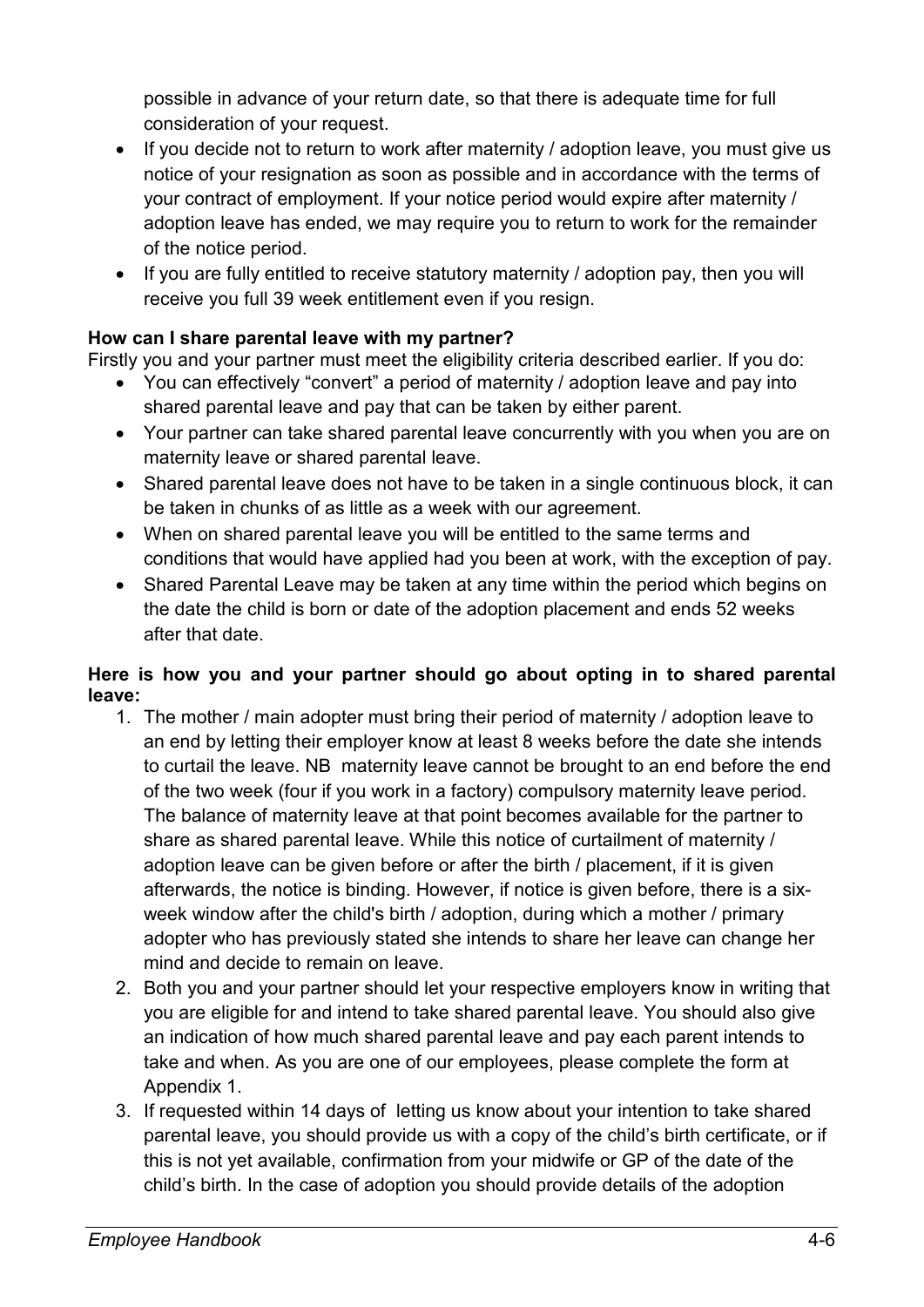agency, the date you (or your partner) were informed of the adoption match, and the expected date that the child will be placed with you. You must provide the information requested within 14 days.

- 4. The information about how and when you and your partner are intending to take shared parental leave is non-binding – you are free to change your minds about how leave and pay are to be allocated between you by letting your employers know of the variation in writing. To do this, please complete the form at Appendix 2. We will need at least 8 weeks notice of each period of leave, and you can submit a total of three requests. That is you can take up to three periods of shared parental leave.
- 5. If you submit a request for a single continuous period of shared parental leave (e.g. a single block of 12 weeks) this will be granted automatically.
- 6. If you submit a request for discontinuous leave (e.g. 6 weeks shared parental leave followed by 2 weeks at work followed by another 6 weeks shared parental leave etc.) we may need to discuss with you whether our business can support such a work pattern. If it cannot we will try to agree an alternative arrangement with you, or we may need to refuse the request.
- 7. We may ask you to stay in touch with work during your shared parental leave. This could be for training purposes, meetings or just to keep generally up to date with the business. You can work for up to 20 days without bringing your period of shared parental leave to an end. Any days worked do not extend your leave period. When you work you will receive your normal rate of pay inclusive of any shared parental pay. You are under no obligation to undertake any work during your shared parental leave period, and we are under no obligation to offer you any work. These 20 days are in addition to the 10 days available during maternity or adoption leave.
- 8. While on shared parental leave you will continue to accrue your normal holiday entitlement. We may ask you to take some or all of your outstanding holidays prior to commencing your shared parental leave. We may also ask you to take some or all of the holidays you have accrued on shared parental leave at the end of your leave period and prior to returning to work.

This all sounds complex, but it is really quite simple. Here are some **examples** to help clarify how shared parental leave works.

- *1. The mother / main adopter ends her leave after 26 weeks, and the balance of the leave and pay - 26 weeks leave and 13 weeks statutory maternity / adoption pay is available to be shared between the parents as they choose. The father takes 10 weeks leave and pay, while the mother returns to work. He then returns to work and the mother takes the remaining 16 weeks leave and 3 weeks pay.*
- *2. Baby is born prematurely and the mother immediately commits to taking 27 weeks maternity leave and pay leaving 25 weeks leave and 12 weeks pay to be shared with the father. The father takes 2 weeks paternity leave when baby is born and then immediately takes the 25 weeks leave and 12 weeks pay. Both parents return to work after 27 weeks having used all their shared parental leave.*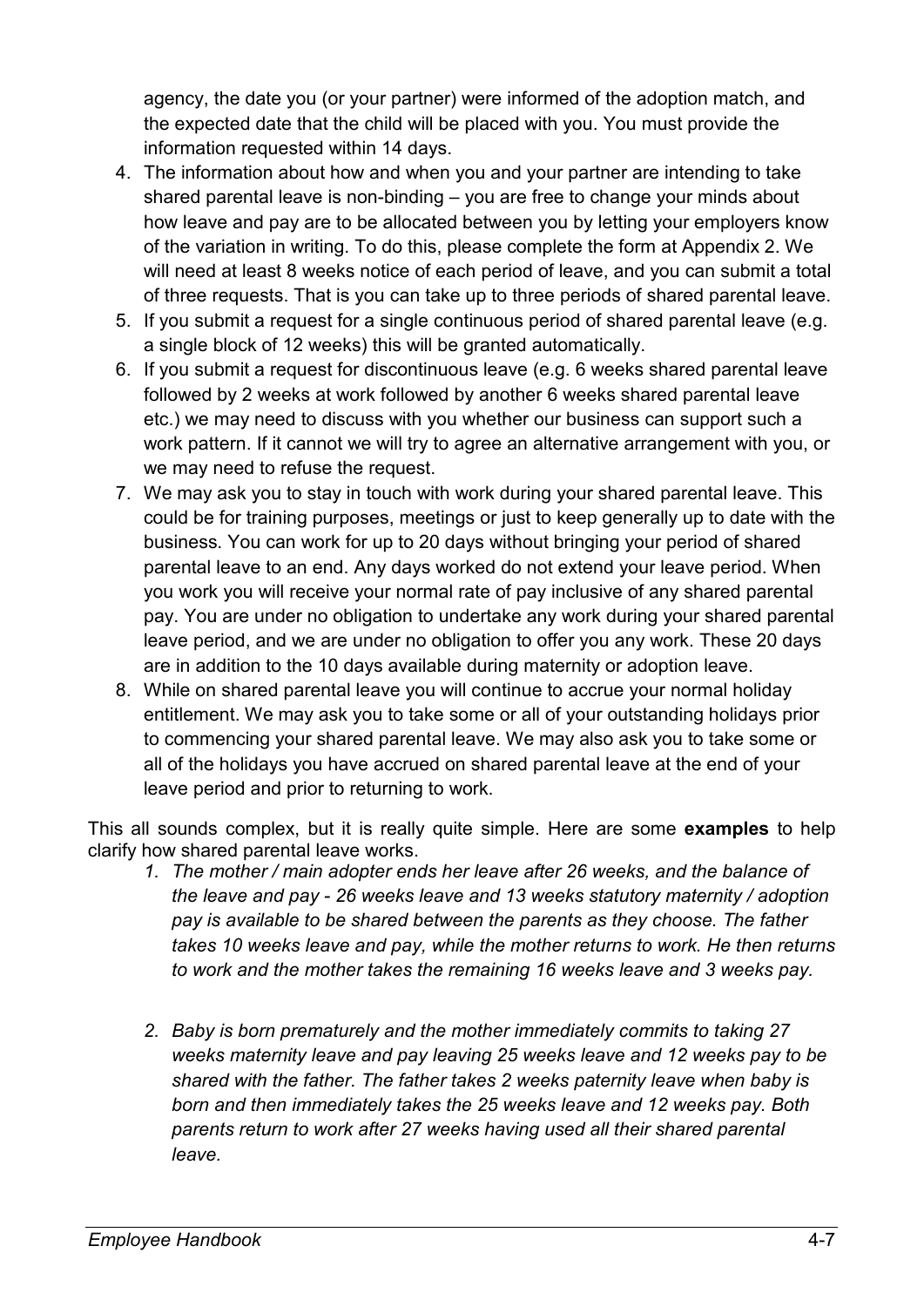*3. The main adopter takes the first 10 weeks adoption leave and pay, and then commits to returning to work at week 22. This then frees up 30 weeks shared parental leave and 17 weeks pay. His partner takes 12 weeks of leave and pay to coincide with weeks 11 to 22 of the main adopters adoption leave so she and the main adopter can look after the child together. She then takes a further 8 weeks' leave and last 5 weeks of pay while the main adopter returns to work. When the partner then goes back to work, the main adopter takes the last 10 week of shared parental leave.* 

*In total the main adopter has taken 32 weeks leave and 22 weeks pay while the partner has taken 20 weeks leave and 17 weeks pay.* 

#### **Returning to Work from Shared Parental Leave**

- If you wish to alter your return date from shared parental leave, please ensure you give us notice as follows:
	- $\circ$  If you wish to extend your SPL, at least 8 weeks notice from the originally agreed return date.
	- $\circ$  If you wish to shorten your SPL, at least 8 weeks notice from the new return date.
- If you return to work after a period of shared parental leave (including any maternity / adoption leave) which was **26 weeks or less**, then you are entitled to return to the same job that you left with terms and conditions no less favourable than would have applied had you not been on leave.
- If you return to work from a period of shared parental leave (including any maternity / adoption leave) which was **greater than 26 weeks** we will try to allow you to return to the same job you left. If it is not practicable for you to return to your original job then you will be offered a suitable alternative on terms and conditions no less favourable than would have applied had you not been on leave.

#### **Do I have any further statutory rights to parental leave?**

- Yes. If you have completed one year's service with us, you are entitled to 18 weeks **unpaid parental leave** for each of your children born or adopted. The leave can start once the child is born or placed for adoption, or as soon as you have completed a year's service, whichever is later. You can take it at any time up to the child's 18th birthday.
- Parental leave should be taken in blocks of a week or multiples of a week, and should not be taken as "odd" days off, unless your child is disabled. You cannot take off more than four weeks during a year. A "week" is based on your normal working pattern.
- Please ensure you give us at least 21 days notice in writing if you intend to take unpaid parental leave. As unpaid parental leave is transferable between employers, please also confirm whether you have already taken some of your entitlement with another employer and how much.

#### **What are my Paternity Leave and Pay Entitlements?**

In order to be eligible for paternity leave you must satisfy the following criteria: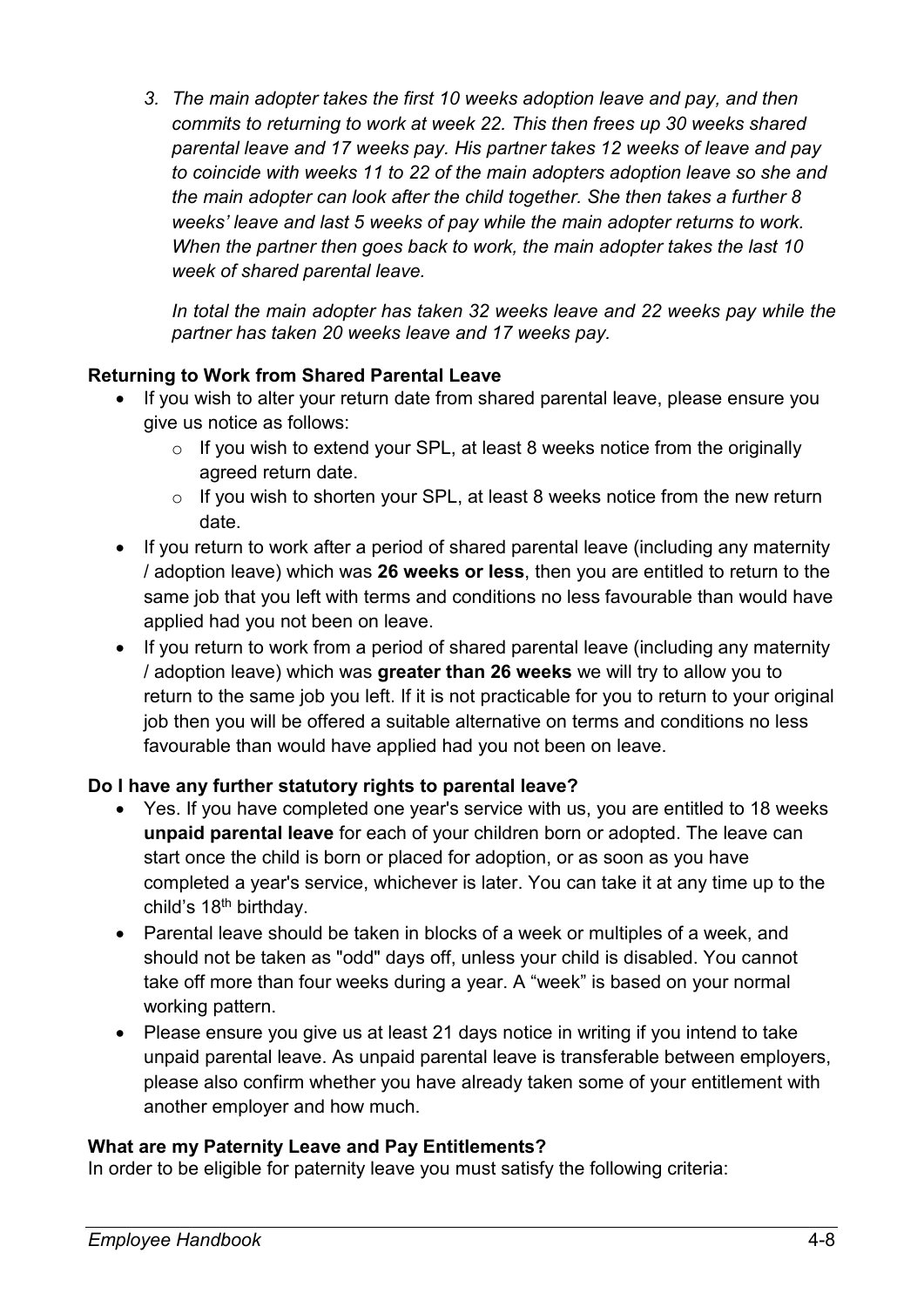- You must be the father of the child or married to: the civil partner or the partner of the child's mother; married to: the civil partner or the partner of the child's adopter, or one of a couple jointly adopting a child; and expect to have responsibility for the upbringing of the child and be making the request to help care for the child or to support the child's mother
- Have 26 weeks' service at the 15th week before the baby is due to be born, or in respect of an adopted child, the week in which the child's adopter was notified of having been matched with a child
- You may be asked to produce evidence of entitlement to paternity leave by signing a self-certification form declaring that he or she meets the statutory eligibility criteria

Paternity leave is granted in addition to your normal holiday entitlement. Paternity leave must be taken in a single block of one or two weeks within eight weeks of the birth or adoption of the child. If the child is born early, it must be taken from the time of birth but within eight weeks of the expected date of childbirth. Ordinary paternity leave can start either from the date the child is born or placed for adoption or from a chosen number of days or weeks after that date. In addition, employees who are the father or partner have the right to take unpaid time off work to accompany expectant mothers on up to 2 antenatal appointments.

To qualify for paternity pay you must have average earning at or above the lower earnings limit for the payment of National Insurance contributions.

- Statutory Paternity Pay is paid for a maximum of 2 weeks. It is paid at a flat rate laid down by statute or 90% of average weekly earning if this is less.
- Statutory Paternity Pay will begin at the same time as your paternity leave commences and will be paid on the same date that your salary would have been paid and will be subject to deductions for tax, National Insurance and any pension contributions in the usual way.

# *Time off for dependants*

You will be allowed to take reasonable time off work without pay to deal with an emergency involving a dependant. The amount of time off which is allowed will depend on the circumstances.

For example, in the case of the death of a spouse, child or parent, in addition to leave for the funeral, extra days may be given depending on the circumstances, e.g. for funeral arrangements. If a dependant is ill or injured, reasonable time off will be given to deal with the emergency - this does not mean that you will be allowed to take time off to look after the dependant personally.

# *Flexible working*

Under the provisions of the Employment Rights Act 1996 all employees have a statutory right to ask their employer for a change to their contractual terms and conditions to work flexibly provided they have worked for their employer for 26 weeks continuously at the date the application is made. An employee can only make one statutory request in any 12 month period.

#### **The needs of the organisation**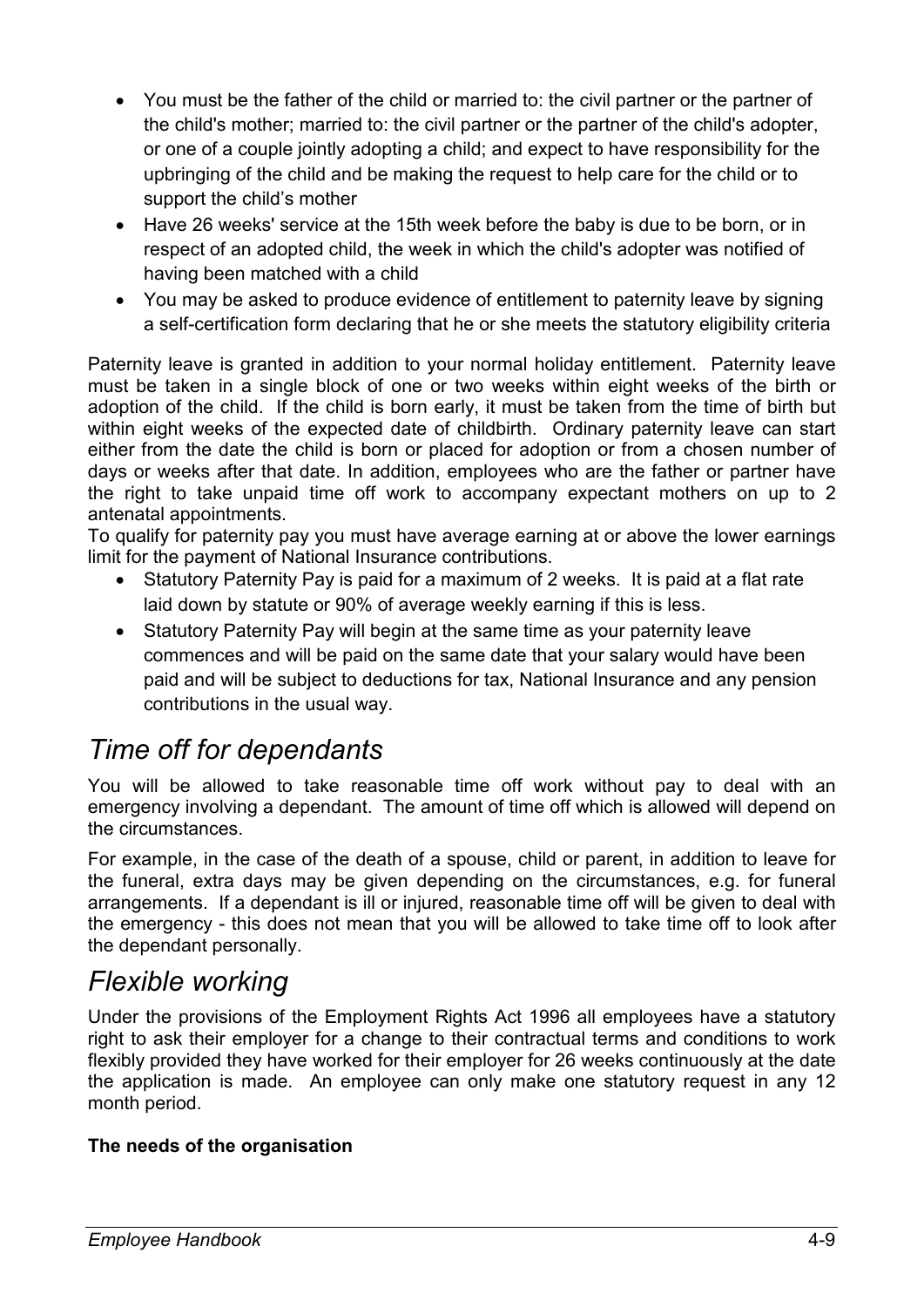The organisation is committed to providing a range of appropriate working patterns. However employees and management need to be realistic and to recognise that not all flexible working options will be appropriate for all roles.

Where a flexible working arrangement is proposed the organisation will need to take into account a number of criteria including (but not limited to) the following:

- the costs associated with the proposed arrangement
- the effect of the proposed arrangement on other staff
- the need for, and effect on, supervision
- the existing structure of the department
- the availability of staff resources
- details of the tasks specific to the role
- the workload of the role
- whether it is a request for a reasonable adiustment related to a disability
- health and safety issues

#### **Submitting a flexible working request**

An eligible employee is entitled to submit one flexible working request in a twelve month period.

All requests must be made in writing to the Registered Manager. Any request made must include:

- the date of the application
- the changes that the employee is seeking to their terms and conditions
- the date from when the employee would like the proposed change to come into effect
- what effect the employee thinks the requested change would have on the organisation
- how, in their view, any such effect could be dealt with
- whether this is a statutory or non-statutory request
- whether a previous application for flexible working has been made
- the dates of any previous applications

If the employee is making the request in relation to the Equality Act, e.g. as a reasonable adjustment relating to a disability, this should be made clear in the application.

If an application does not contain all of the required information the Registered Manager will explain to the employee what additional or amended information they need to provide and ask the employee to resubmit the request.

#### **Meetings regarding flexible working**

Upon receiving a written request for flexible working the Registered Manager will usually seek to arrange a meeting with the employee to:

- discuss the request
- find out more about the proposed working arrangements
- how it could be of benefit to both the employee and organisation

If a meeting is arranged it will be held within 28 days of the organisation receiving the request. This time limit may be extended with the agreement of both the employee and the Registered Manager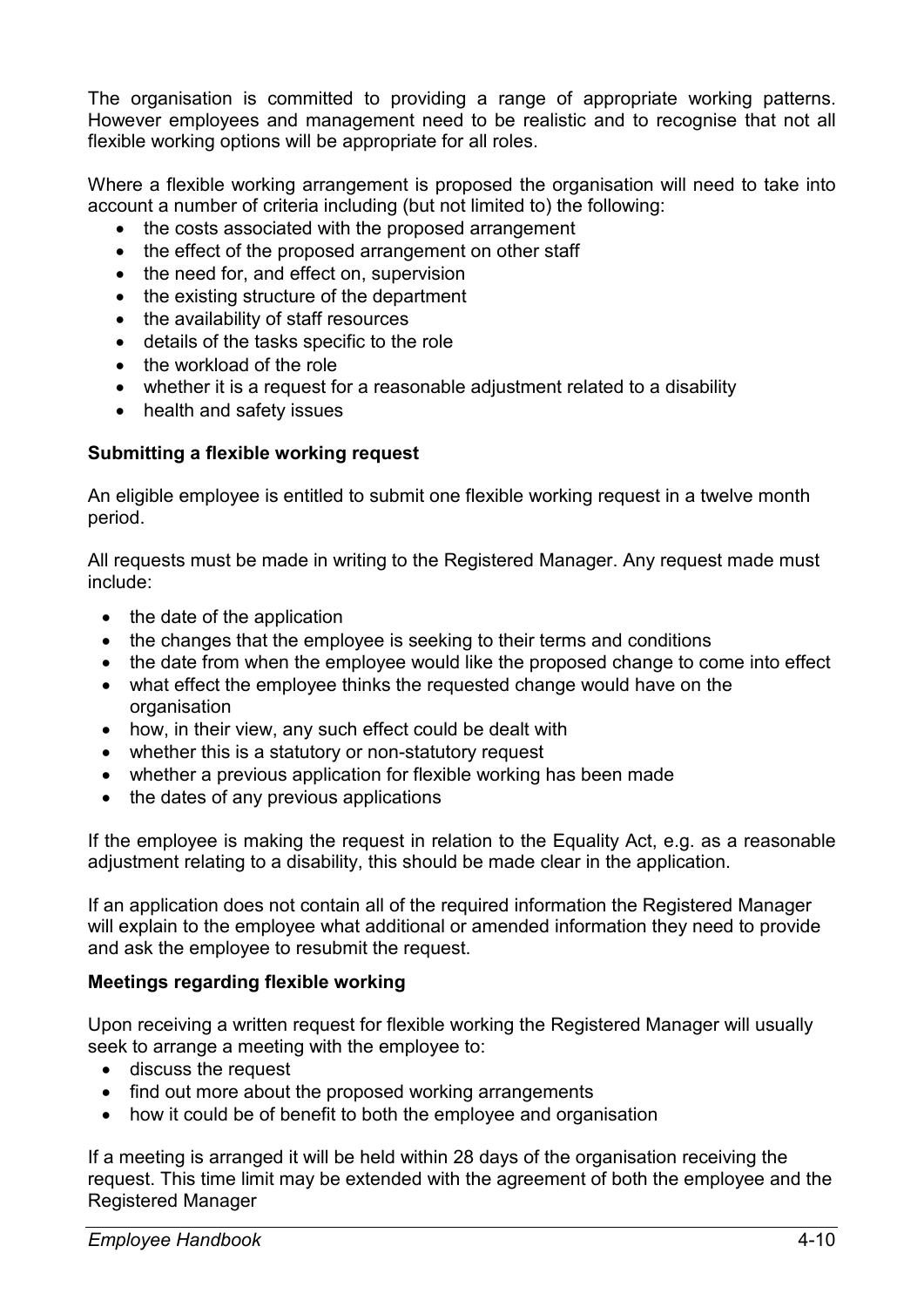At the meeting the employee may, if they wish, be accompanied by a workplace colleague or a trade union representative.

If the employee fails to attend a meeting and then fails to attend a rearranged meeting without good reason, their application will be deemed to have been withdrawn.

Where a request can, without further discussion, be approved as stated in the employee's written application a meeting to discuss the request may not be necessary. The employee will be informed of the organisation's agreement to the request by a confirmation letter as outlined in the section 'Responding to a flexible working request' within 28 days of the organisation receiving the request. This time limit may be extended with the agreement of both the employee and the Registered Manager.

#### **Responding to a flexible working request**

The Registered Manager will consider the proposed flexible working arrangements, looking at the potential benefits, and adverse affects, to the employee and to the organisation in implementing the proposed changes.

Each request will be considered on a case-by-case basis. Agreeing to one request will not set a precedent or create the right for another employee to be granted a similar change to their working pattern.

The employee will be informed in writing of the organisation's decision as soon as is reasonably practicable, but no later than 14 days after the meeting.

The request may be granted in full, in part or refused. The organisation may propose a modified version of the request, the request may be granted on a temporary basis, or the employee may be asked to try the flexible working arrangement for a trial period. If the request is agreed then the employee will be sent a confirmation letter which will include details of the new arrangements. The employee should contact the Registered Manager within 14 days if they wish to discuss the new arrangements further, or have any concerns.

#### **Right to appeal decision**

The employee has the right to appeal the decision if their request is refused or is only agreed in part.

The employee may lodge an appeal within 14 days of being notified of a decision on their application. This should be done in writing and clearly state the grounds on which they are appealing. The appeal will be heard within 14 days. The employee will then be informed of the outcome to their appeal within 14 days of the appeal meeting. These time limits may be extended with the agreement of both the employee and the Registered Manager.

#### **Trialling new working arrangements**

Where there is some uncertainty about whether the flexible working arrangement is practicable for an employee and/or the organisation a trial period may be agreed. If a trial period is arranged the organisation will allow sufficient time for an employee and their manager to implement and become used to the new working practices before taking any decisions on the viability of a new arrangement.

#### **Complaints and further information**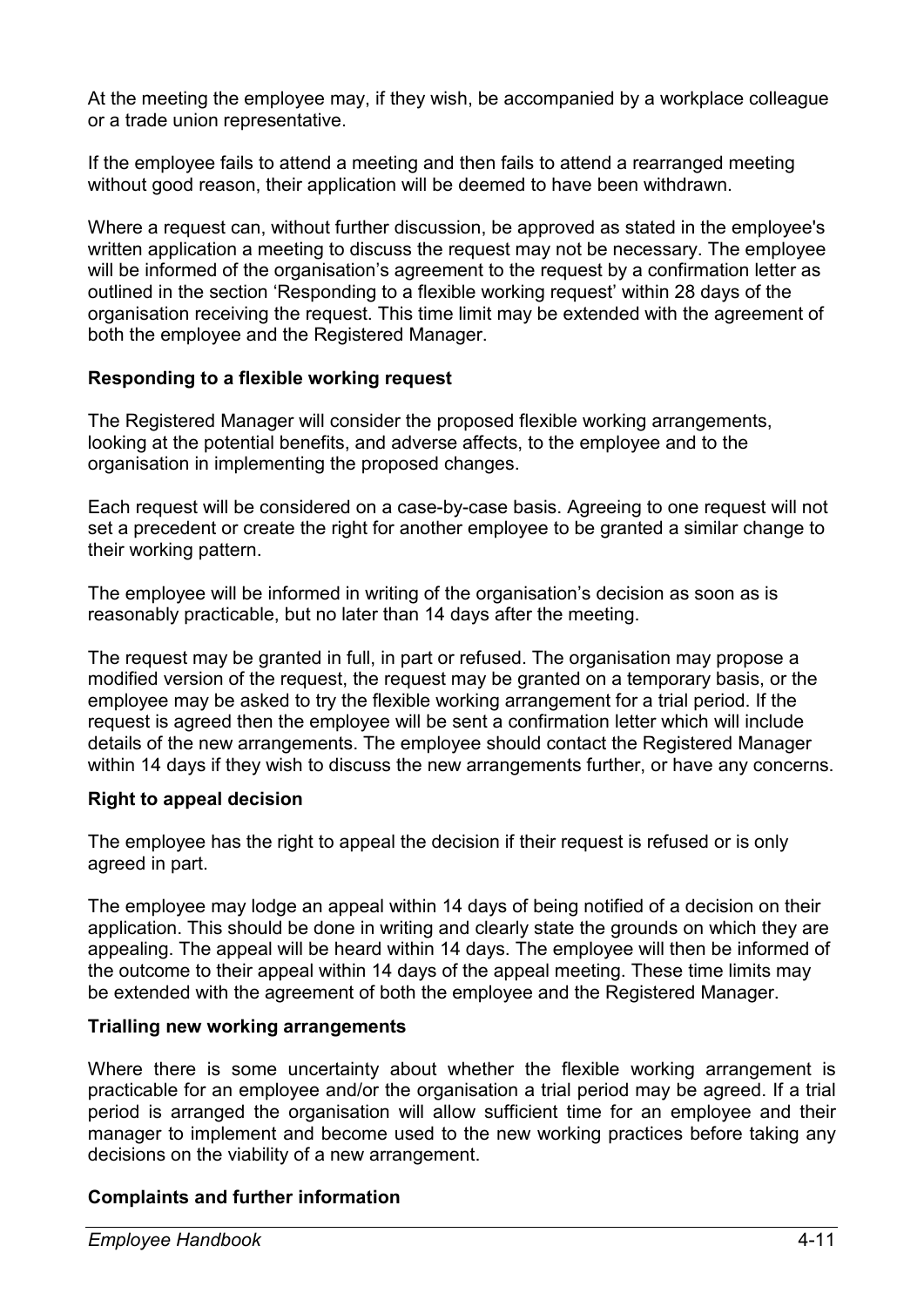The organisation is strongly opposed to any form of victimisation of individuals who work, or request to work under flexible working arrangements.

If an employee feels that they have been treated unfairly or are dissatisfied with any stage of the flexible process, they should raise their concerns informally with the Home Manager.

If informal discussions do not resolve the matter to an employee's satisfaction, they should raise a grievance under the organisation's grievance procedure.

# *Jury service and attendance at court as a witness*

If you are called for jury service or as a court witness, you will be granted unpaid leave of absence and you should claim for loss of earnings from the court. You will normally be given a form from the court asking for confirmation of your normal salary, which should be completed by the Home.

# *Public duties*

The Home will allow reasonable time off without pay for designated public duties, such as a Justice of the Peace.

# *General*

We have tried to include as much information as possible regarding statutory rights to time off and pay in order to help you make the right decision in relation to your own circumstances. If there are any aspects of this section that are unclear, you are encouraged to put any questions you may have to Management.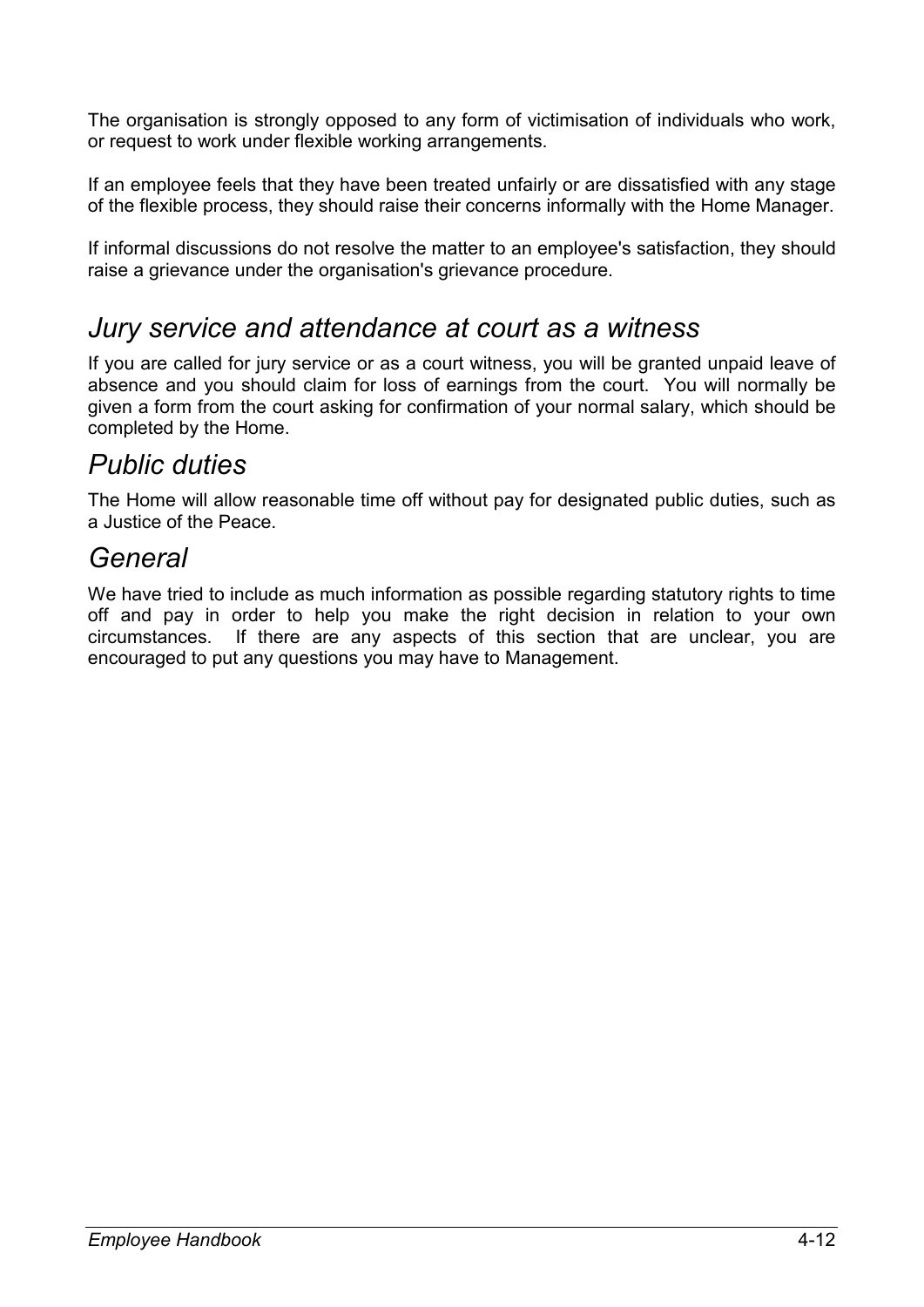# 5

# *General information*

# *Insurance whilst on the Home's business*

The Home's employers' liability insurance covers all employees for injury or death from an incident whilst working for the Home. This is only payable when the Home is found to have been negligent in its role as an employer.

# *Damage or loss to personal property*

Compensation for damage to or loss of personal possessions will only be considered if the Home can be held to have been negligent. All damage or loss should be reported to Management immediately. Where there is evidence that the accident or loss occurred through lack of care on your part, compensation will not normally be paid and you should check whether a claim could be made on your personal insurance policy to cover such circumstances.

You are advised not to leave any personal possessions or valuables unattended at the Home.

# *Return of property*

On the termination of your employment for whatever reason, you must return all Home property in your possession or for which you have responsibility. Failure to return all such items will result in the cost of the unreturned items being deducted from any monies outstanding to you. This is an express written term of your contract of employment.

# *Change of address or personal circumstances*

You must always advise the Home, in writing, when you have a change in personal circumstances that will affect your personnel record. Particular examples are details of address, telephone number, marital status, emergency contact and any qualifications. You must immediately notify the Registered Manager if your legal entitlement to work in this country changes e,g. Visa expires

You must also seek authority from the Home if you wish to take additional employment. In order to work more than an average of 48 hours in a week, you must sign an individual waiver form.

# *Health and safety*

From the point of view of safety and appearance, work areas must be kept clean and tidy at all times.

You are required to take reasonable care of your own well being and that of all other employees. The relevant health and safety notices are posted around the premises and you are expected to be familiar with their requirements.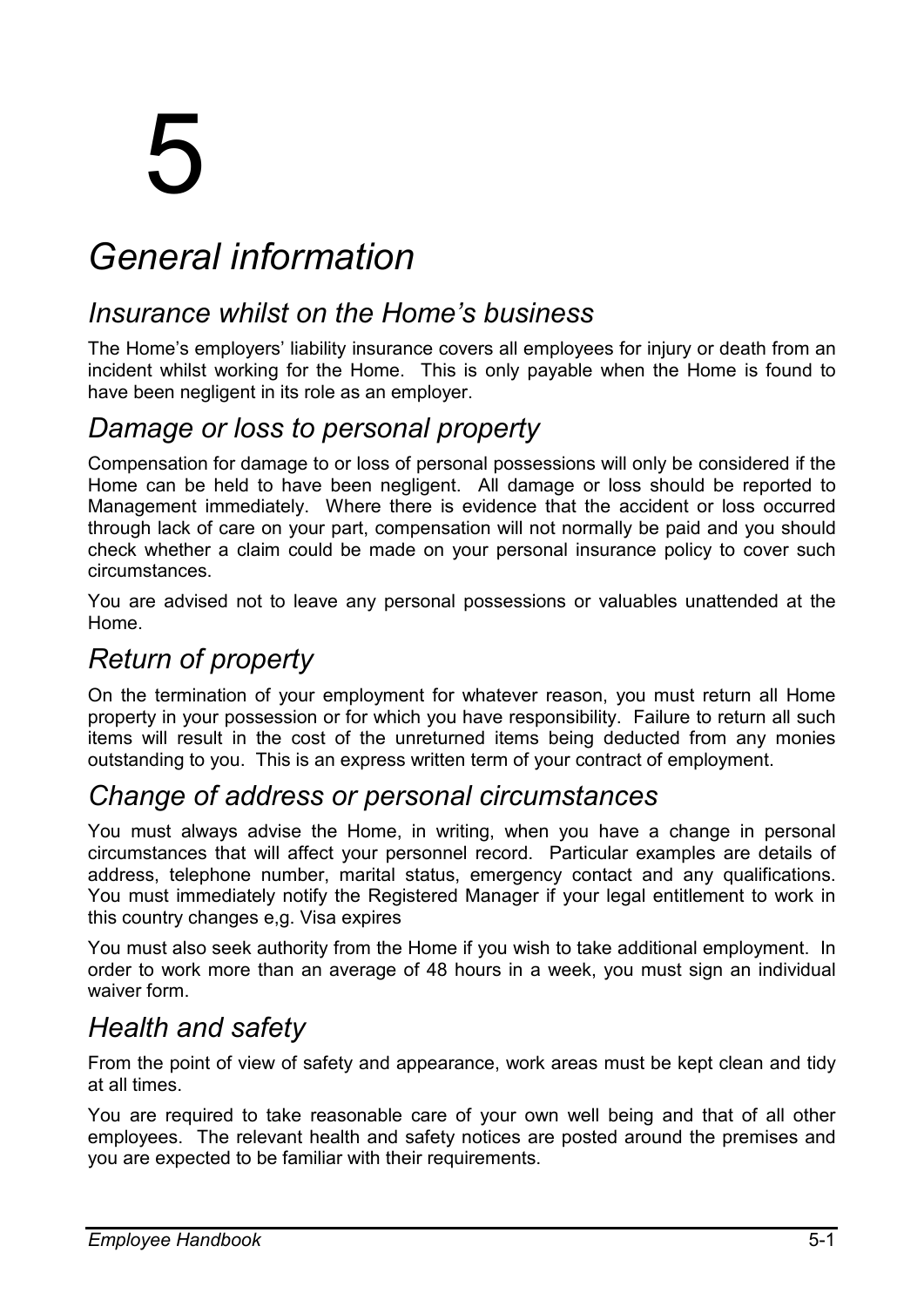If you have an accident or injury at work you must enter the incident in the Accident Book. The date, time and nature of the incident should be entered and whether it was witnessed.

If you have been in contact with someone suffering from an infectious or contagious disease or illness, you must not report for work without clearance from the Home.

# *Pay*

#### *Payslips*

At the relevant payment interval you will receive a payslip giving details of all payments and deductions e.g. gross pay, income tax, national insurance, etc.

#### *Overpayments*

If you are overpaid for any reason you are required to notify the person who pays the wages. The amount of overpayment will normally be deducted from the following payment but if this would cause hardship, alternative arrangements to repay may be made. Any failure to report an overpayment may result in disciplinary action.

#### *Income tax*

In compliance with the law, you will receive a P60 from the Home each year detailing earnings and payment of income tax and National Insurance. This document should be kept in a safe place.

# *Time and Attendance*

We attach great importance to good timekeeping. Failure to attend at the designated times makes it difficult for us to ensure all shifts are adequately staffed and may ultimately affect patient care or potentially put your colleagues at risk.

You are required to be at your workstation or unit at the time your shift commences. You are asked to be aware that at busy periods getting through security may take a few minutes and this should be factored in to your arrival time. If you know you are going to be late you should contact your Manager as soon as possible to advise them.

All employees are expected to clock in and clock out using their Fingerprints on the terminals. If in the unlikely event that your fingerprint does not work you will be given a four digit pin number to use at the terminal to clock in and clock out. The electronic Time & Attendance system is used to record people onsite, working hours and the intention is to use the system to record absence and holiday.

Persistent lateness will be treated as a disciplinary offence. In addition we may withhold your pay for any time when you have failed to attend on time for the commencement of your shift. Leaving before the end of a shift will be treated in a similar fashion.

The same practice applies at the beginning and end of authorised breaks

You are required to comply with any time recording procedures relating to your area of work.

# *Professional Qualifications/Fees*

If your employment is conditional upon being professionally qualified you are responsible for keeping the appropriate qualifications and registration up to date. It is your responsibility to pay your registration fees. Loss of/or failure to report loss of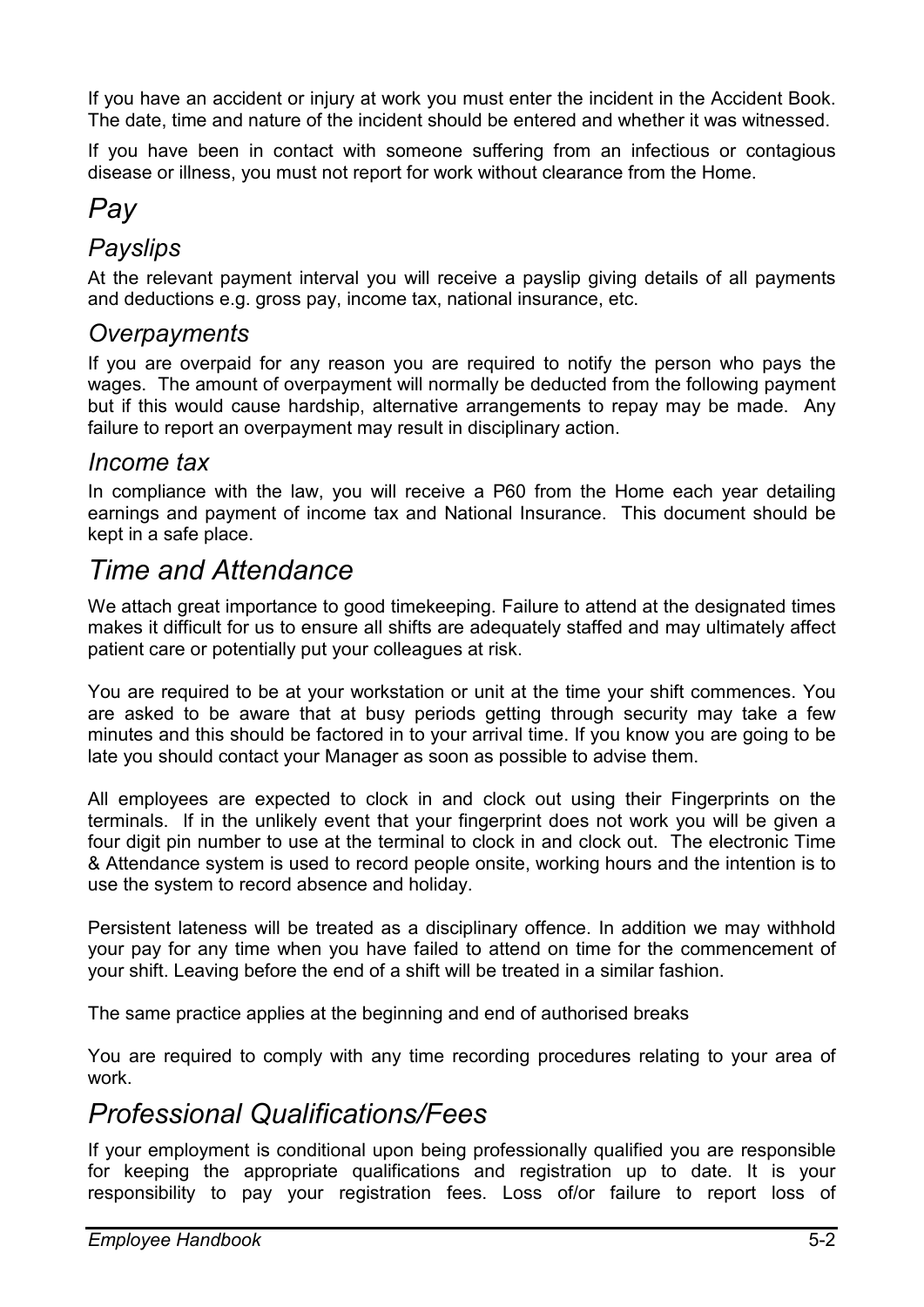qualifications/registration required by Law or the company is a condition of employment and will result in termination of employment (without notice) where this prevents the ongoing fulfilment of the contract. You must provide documentary evidence of up to date registration on request.

It is your responsibility to ensure that your professional registration is renewed in a timely manner. If it is a requirement of your role that you maintain a professional registration and this is allowed to lapse, preventing you from undertaking your contractual duties the company reserve the right to suspend you without pay due to

your inability to carry out your contractual duties. Where this occurs you may be subject to formal disciplinary action, up to and including summary dismissal.

It is your responsibility to notify your Manager if you are subject to any NMC or other professional body investigation or complaint.

# *Breaks*

To safeguard your health & safety and welfare you are entitled to a break/s during your shift.

The breaks for each shift are as follows:

#### Days

- Shifts of 12 hours or more:
	- o 15 minute break between 10.30am and 11.15am
	- o 30 minute break between 1.30pm and 3.00pm
	- o 15 minute break between 4.30pm and 5.15pm
- Shifts of more than 8 hours and less than 12 hours:
	- o 15 minute break between 10.30am and 11.15am
	- o 30 minute break between 1.30pm and 3.00pm
- . • Shifts of up to 8 hours – one 20 minute break between 10.30am and 12.20pm (i.e. latest time to go on break is 12 noon).
- No more than two Care Workers on each floor can take a break at the same time.

#### Nights

- 12 hour shifts you are entitled to a break of 1 hour, which should be taken between 1am and 5am.
- Only one Care Worker in each Duty Manager group can take a break at a time.

Any breaks taken in addition to the above entitlements will not be paid.

You must clock the start and end of each break in Planday.

Breaks are allocated at the start of each shift at the discretion of the Duty Manager.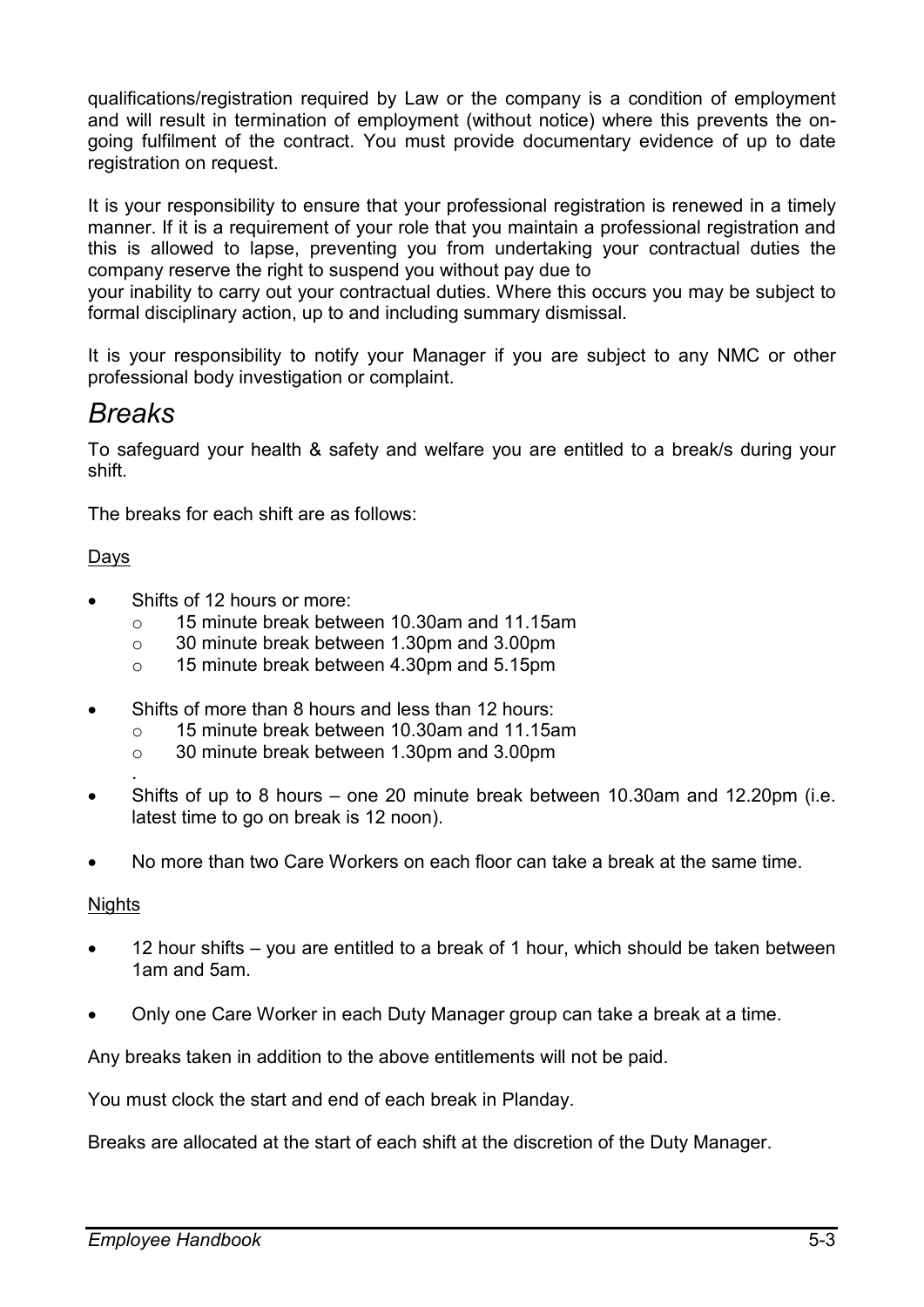# 6

# *Facilities and amenities*

Unless specified to the contrary in your Contract of Employment, the benefits and facilities in this section are discretionary and may be withdrawn or altered by the Home at any time.

# *Food and drink facilities*

These facilities are provided for the convenience of all employees. Please ensure that all facilities are left in a clean and tidy condition after use. Care must be taken when using hot/electrical equipment and all health and safety rules concerning their use should be adhered to.

Please note that for health and safety reasons portable electrical appliances must **not** be brought into the Home.

# *Car parking*

The Home provides car parking facilities for use by visitors and employees. Cars must be parked sensibly and the Home does not accept liability for damage or loss to employees' private vehicles.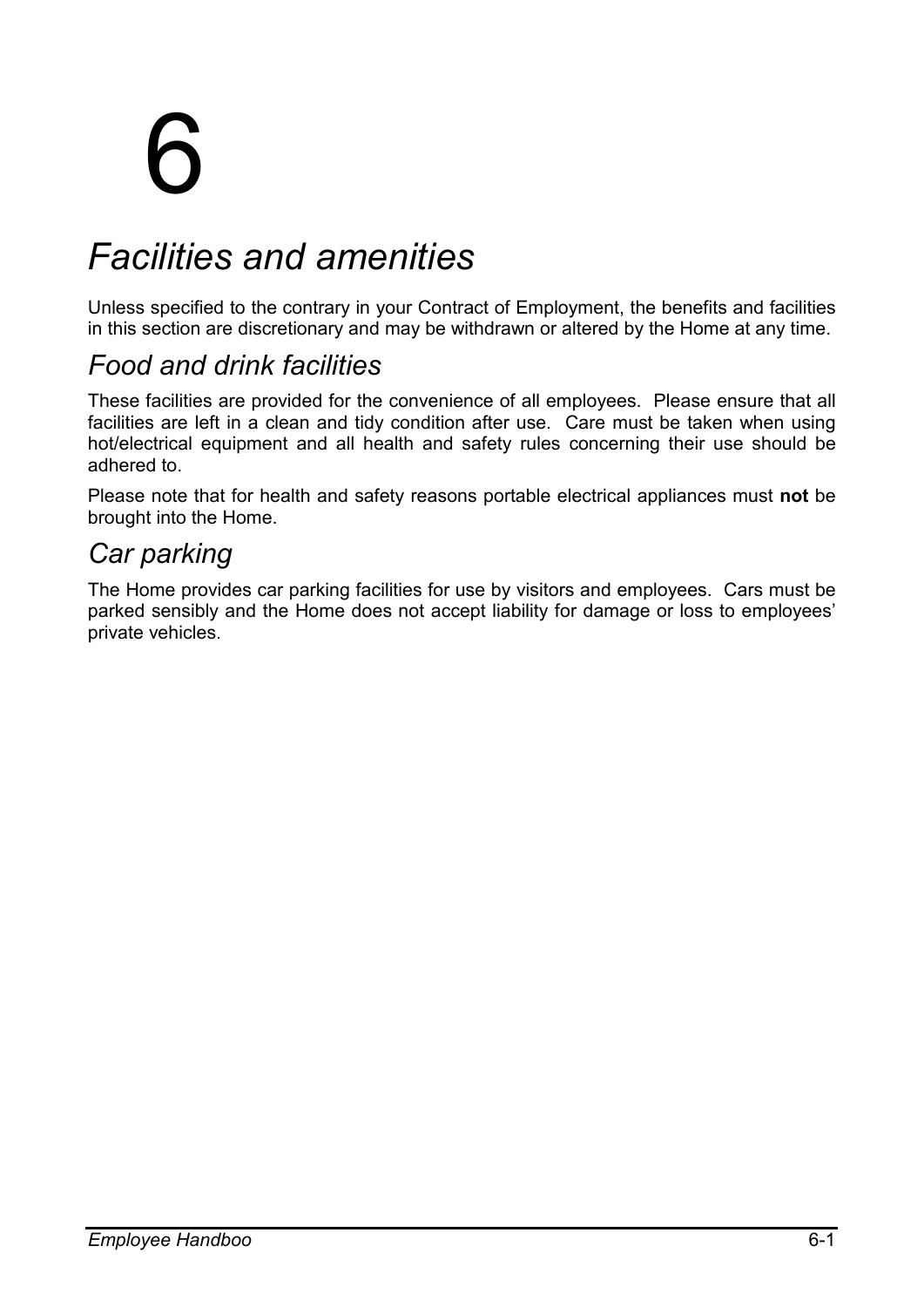# 7

# *Procedures*

# *Disciplinary procedure*

#### *Purpose*

A procedure is necessary to deal with cases where the Home Manager feels it needs to institute disciplinary action against any employee who fails to maintain the required work standards or conduct.

The purpose of this procedure is to ensure that there should be a fair and systematic approach to matters of discipline affecting all employees. The procedure should operate without delay and should provide full consideration for every disciplinary case.

As some stages of procedure may be separated by considerable periods of time, it is important that all decisions be recorded and filed in the employee's personnel records.

The authority for dismissal lies with the Home Manager. There may be occasions when they are not available and some action is deemed necessary to be taken. In such circumstances the person in charge may decide to send the employee off the premises instructing him/her to report to the Home Manager as soon as she becomes available. The person in charge will inform the Home Manager of his/her decision to remove this employee from the workplace at the earliest opportunity.

### *Principles*

Informal action will be considered, where appropriate, to resolve problems. The following principles will be applied: in relation to disciplinary action:

- No disciplinary action will be taken against an employee until the case has been fully investigated.
- To be informed of the allegations of misconduct or poor performance to be addressed at any disciplinary hearing. Employees will be given the opportunity to state their case before a decision is made at a disciplinary meeting.
- Employees will be provided, where appropriate, with written copies of evidence and relevant witness statements in advance of a disciplinary meeting.
- To be accompanied by a work colleague or by a trade union official at all stages.
- To appeal against any disciplinary action.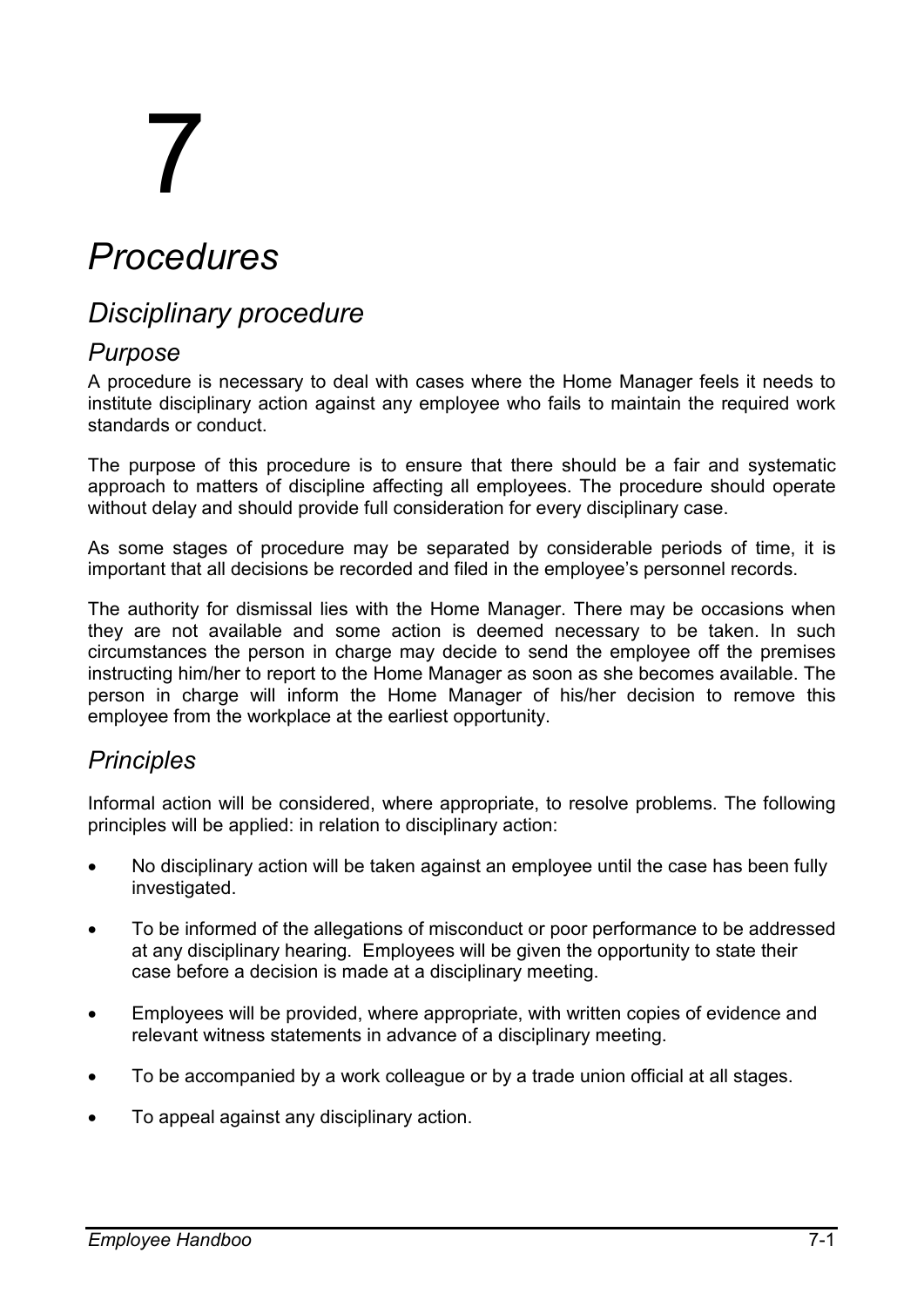- No employee will be dismissed for a first breach of discipline except in the case of gross misconduct, when the penalty will be dismissal without notice or payment in lieu of notice.
- If you are a short service employee or are still within the probationary period, you may not be issued with any warnings before dismissal.
- If you are a short service employee or still within the probationary period, you may not be issued with any warning before dismissal.
- The procedure may be implemented at any stage if the employee's alleged misconduct warrants this.

#### Stage 1 First stage of formal procedure - Written warning.

This will normally be either:

An improvement note for unsatisfactory performance if performance does not meet acceptable standards. This will set out the performance problem, the improvement that is required, the timescale, any help that may be given and the right of appeal. The employee will be advised that it constitutes the first stage of the formal procedure. A record of the improvement note will be kept for 12 months, but will then be considered spent – subject to achieving and sustaining satisfactory performance

#### Or

A first written warning for misconduct if conduct does not meet acceptable standards. This will be in writing and set out the nature of the misconduct and the change in behaviour required and the right of appeal. The warning will also inform the employee that a final written warning may be considered if there is not sustained satisfactory improvement or change. A record of the warning will be kept, but it will be disregarded for disciplinary purposes after 12 months.

#### Stage 2 Final Written warning.

If the offence is sufficiently serious, or there is further misconduct or a failure to improve performance during the currency of a prior warning a final written warning may be given to the employee. This will give details of the complaint, the improvement required and the timescale. It will also warn that failure to improve may lead to dismissal (or some other action short of dismissal) and will refer to a right of appeal. A copy of the written warning will be kept on file for 12 months but will be disregarded after that period subject to achieving and sustaining satisfactory conduct or performance.

#### Stage 3 Dismissal or other sanction

If there is still further misconduct or failure to improve performance the final step in the procedure may be dismissal or some other action short of dismissal such as demotion or disciplinary suspension or transfer (as allowed by the contract of employment). Dismissal decisions can only be taken by the General Manager, and the employee will be provided in writing the reasons for dismissal the date on which the employment will terminate, and the right of appeal.

If some sanction short of dismissal is imposed, the employee will receive details of the complaint, will be warned that dismissal could result if there is no satisfactory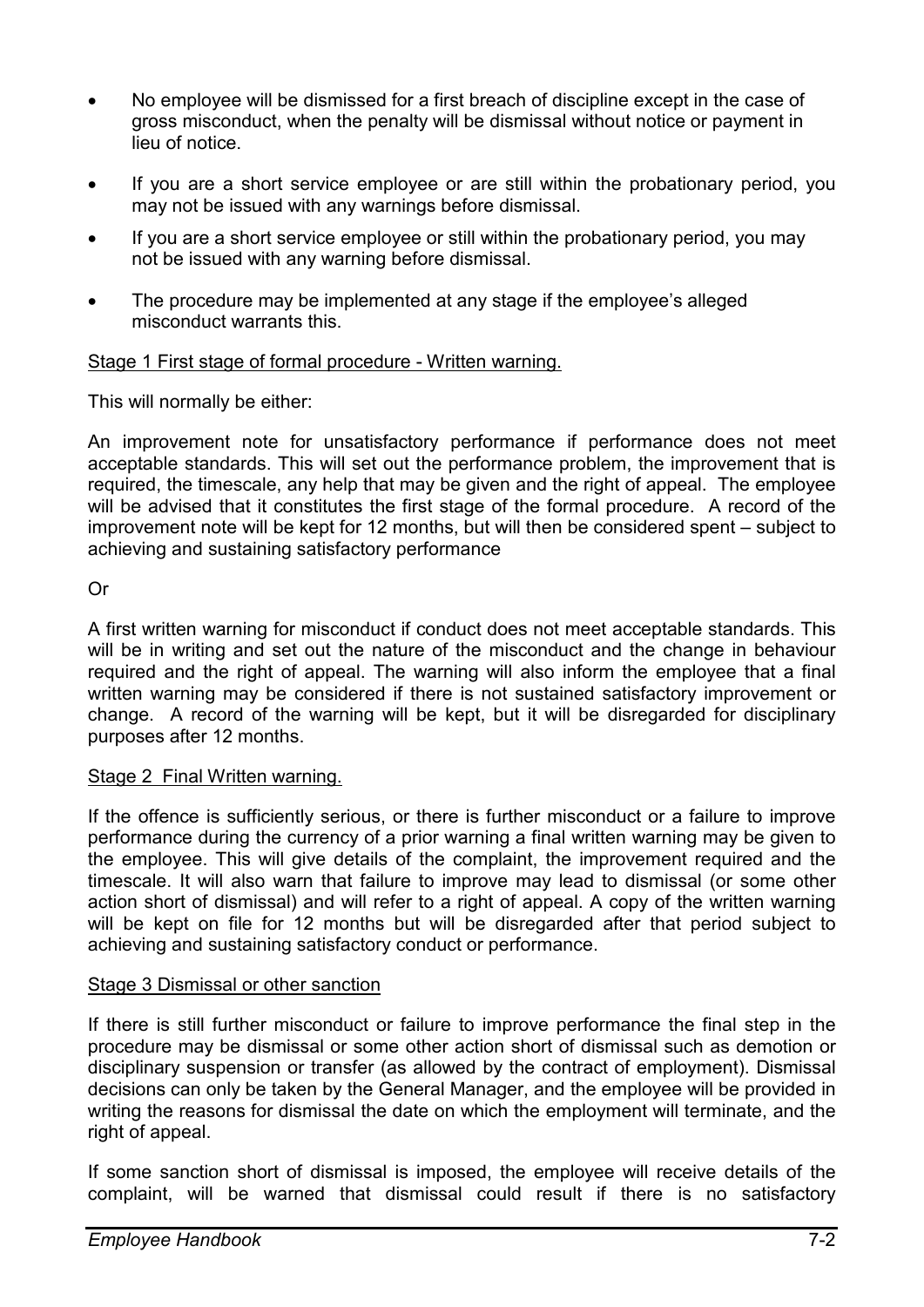improvement, and will be advised of the right of appeal. A copy of the written warning will be kept by the General Manager but will be disregarded for disciplinary purposes after 12 months subject to achievement and sustainment of satisfactory conduct or performance.

#### Stage 4 Right of Appeal

At each stage of the disciplinary procedure am employee has the right of appeal. An appeal may be made in writing to the General Manager within five working days of receiving written confirmation of the disciplinary decision taken against you.

#### Gross misconduct

If you are accused of an act of gross misconduct, you may be suspended from work on full pay, normally for no more than five working days, while the alleged offence is investigated. If, on completion of the investigation and the full disciplinary procedure the Home is satisfied that gross misconduct has occurred, the result will normally be summary dismissal without notice or payment in lieu of notice.

Some illustrations of gross misconduct are as follows.

- **Intoxication**
- Physical or Verbal abuse to residents
- Divulging incorrect information to a resident's family
- Theft or fraud
- Destruction defacement or misappropriation of the home's or resident's property
- Insubordination or wilful refusal to carry out reasonable instructions of the Manager or RGN in charge.
- Falsification of documents
- Blatant violation of safety rules
- Serious misuse of the organisations property or name.
- Deliberately accessing Internet sites containing pornographic, offensive or obscene material.
- Serious insubordination
- Unlawful discrimination or harassment
- Bringing the company into serious disrepute
- Serious incapability at work brought on by alcohol or illegal drugs
- Causing loss, damage or injury through serious negligence.
- A serious breach of confidence.
- Deliberate failure to comply with the published rules of the Home, including those covering security, health and safety, equal opportunities, the Internet, etc.
- The committing of offences against current discrimination legislation whilst acting on behalf of the Home.
- Fighting or assaulting another person.
- Using threatening or offensive language towards residents, visitors or other employees.
- Making yourself unfit to work by solvent abuse, drinking alcohol, taking of illegal substances or failing to follow medical instructions on prescribed drugs.
- Being in unauthorised possession of our property or residents' property.
- Being in possession of illegal drugs and substances or alcohol whilst on the Home's premises.
- Obscene behaviour.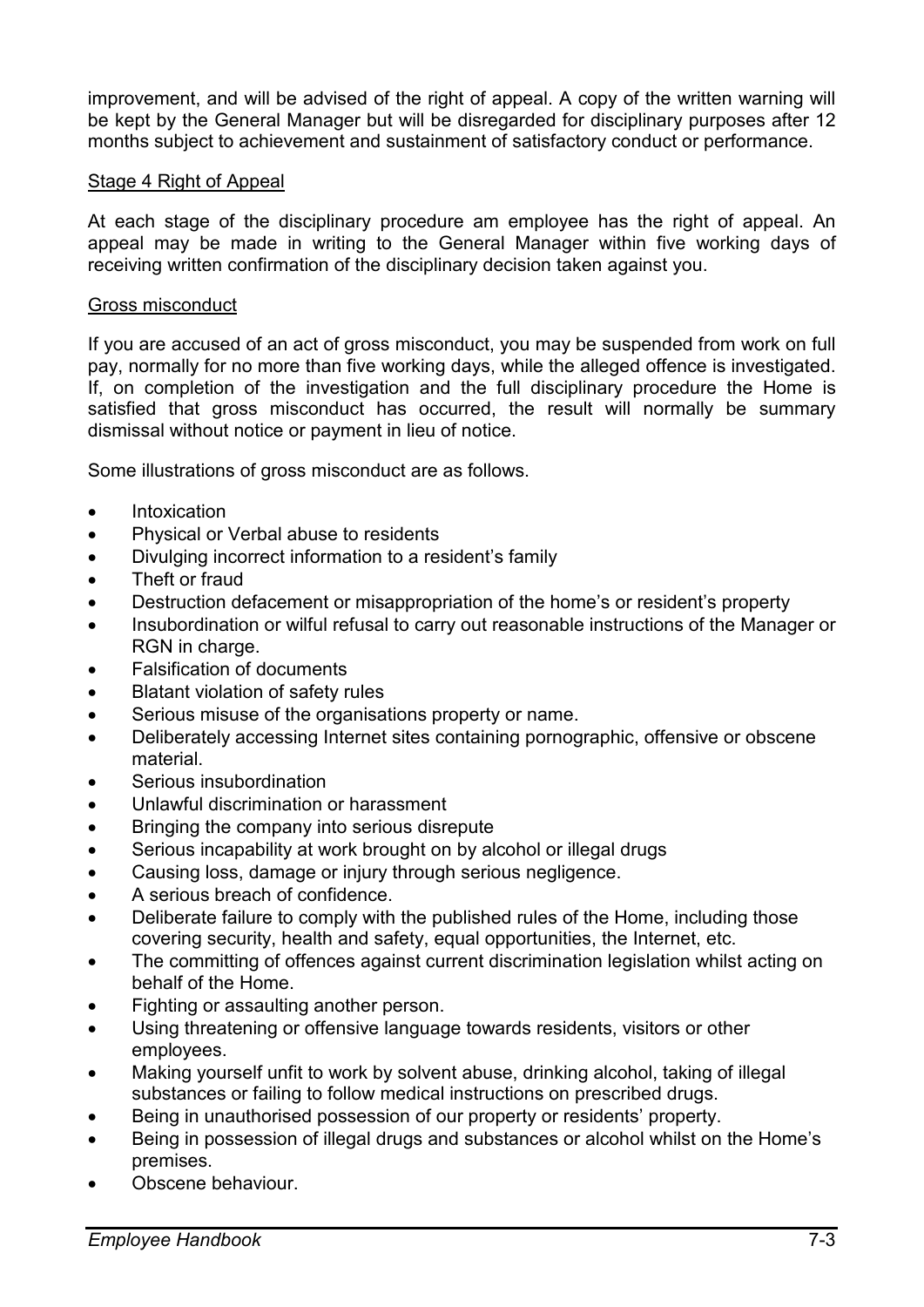- Behaviour likely to bring the Home into disrepute.
- Wilful and deliberate damage to or misuse of the Home's property.
- Refusal to carry out reasonable duties or instructions.
- Sleeping whilst on wakeful duties.
- Conviction on a criminal charge that is relevant to your employment with the Home.
- The misuse, including use for personal gain, of confidential information in the course of working for the Home.
- Undertaking private work on the premises without permission.
- Borrowing money or property from a client.
- Abuse of elderly residents
- Failure to notify the Company about an NMC hearing or outcome.
- Misuse of social media websites in accordance with the Social Media policy.

In any case of summary dismissal the person so dismissed has the right of appeal. The forgoing action does not imply that the home will not also take action in a criminal court of law.

# *General*

You will always be given as much information as possible regarding the allegations of misconduct, or any documentation detailing the shortfall in performance or capability that will form the basis of the disciplinary hearing. You will also be given fair and reasonable notice of the date and time of the hearing and whenever possible the disciplinary hearing will be held during your normal working hours.

Any disciplinary action will only be taken after a full investigation of the facts, and if it is necessary to suspend you for this period of time, you will receive your normal rate of pay.

The Home reserves the right to vary the disciplinary procedure dependent on either the seriousness of the allegations of misconduct or capability to be addressed, or if you only have a short amount of service.

If you are a short service employee or are still within the probationary period, you may not be issued with any warnings before dismissal.

We reserve the right to record any hearings for the purpose of the minutes and a true account of the hearing. You will be made aware at the start of the hearing if it is to be recorded.

NB We reserve the right to deduct from pay the cost of any damage or loss to property or goods, which after a disciplinary hearing was found to have been caused by your wilful negligence or vandalism.

# *Conduct covered*

### *Conduct at work*

The Home expects all employees to behave in a normal and reasonable manner. The following list provides examples of the type of conduct that the Home would expect:

- To be punctual for the start of work and to keep within the break times.
- To give regular attendance at work and to minimise all absenteeism.
- To be courteous, helpful and polite to all those with whom you have contact.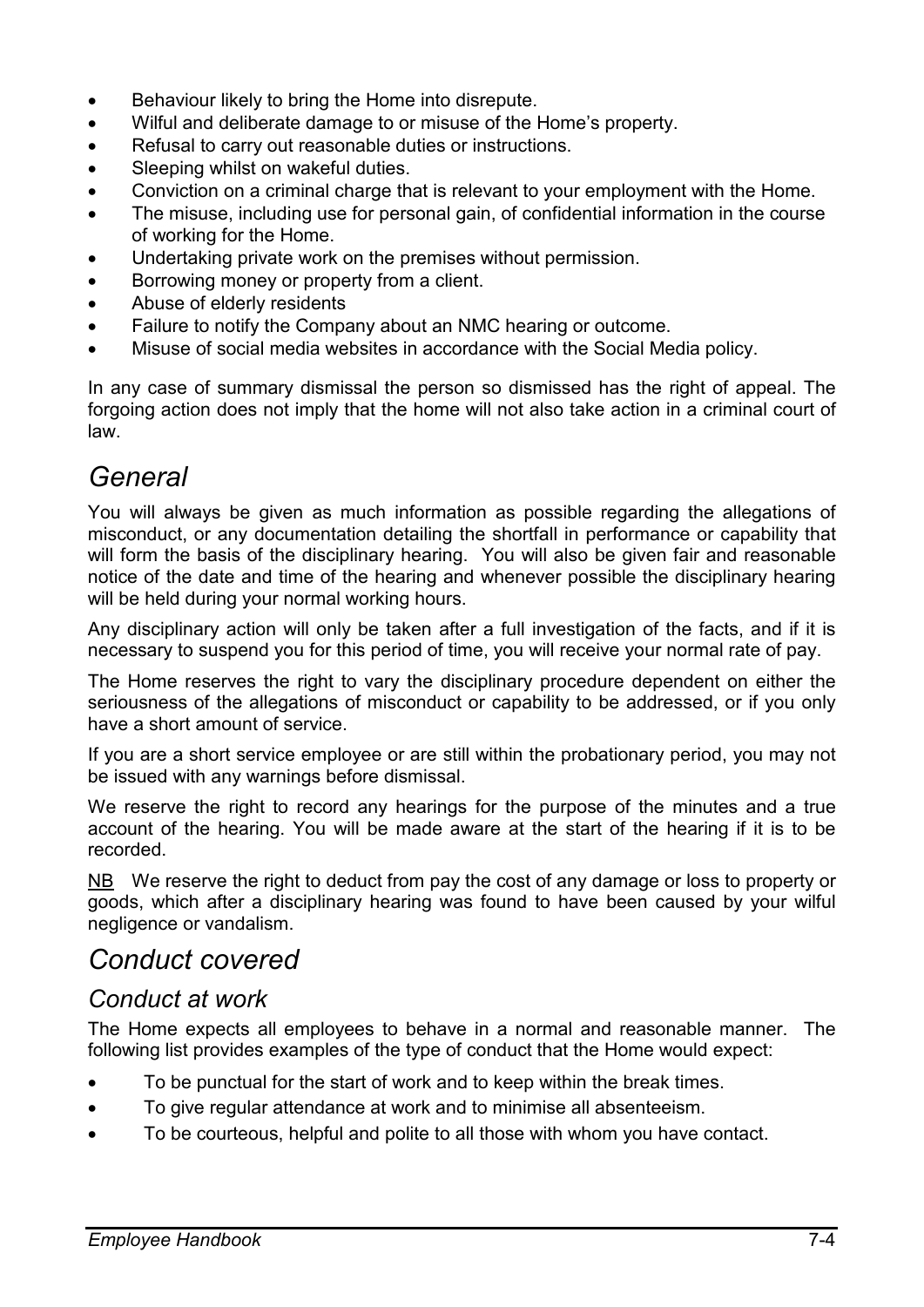- To devote all your time and attention, whilst at work, to the Home and ensure that all its property including confidential information, records, equipment, etc., is kept safe and used correctly.
- To comply with all the Home's rules and regulations and to observe and perform all the terms of your employment as set out or referred to in your Contract of Employment and in this Handbook.
- Not to be involved with any home, client or agent who is in direct competition with this Home. You are expected to devote all your loyalty to this Home.

#### *Conduct outside working hours*

Normally the Home has no jurisdiction over employee activity outside working hours. Behaviour outside working hours will only become an issue if the activities adversely affect the Home.

Adverse publicity, bringing the Home's name into disrepute, or actions that result in loss of faith in the Home, resulting in loss of business, or loss of faith in the integrity of the individual, will result in the disciplinary procedure being instigated.

The detriment suffered by the Home will determine the level of misconduct and it will also determine which disciplinary stage is most appropriate to suit the circumstances.

If the actions cause extreme embarrassment or serious damage to the Home's reputation or image, a decision may be taken to terminate the employment.

The Home's procedures covering disciplinary hearings and appeals still apply.

## *Grievance procedure*

This procedure is designed to maintain or improve the relationships that currently exist between the home and its employees.

The Directors and the General Manager wish each employee to be fully aware that the aim of the procedure is to settle any grievances fairly and as near as possible to the point of origin. The rules of the procedure are simple and designed to enable any justified grievance to be rectified quickly with the intention that they will enable discussions to take place in a good manner and atmosphere.

#### *Stage 1 – Informal Grievance*

Any employee who has a grievance should first discuss the matter with the General Manager. We may be able to agree a solution informally between the employee and Manager.

#### *Stage 2 - Formal grievance*

If the matter is serious and/or an employee may wish to raise the matter formally they should set out the grievance in writing to your Manager. They should stick to the facts and avoid language that is insulting or abusive.

Where the grievance is against the employee's manager and they feel unable to approach him or her they should talk to another Manager or a Director.

#### *Grievance hearing*

The employees Manager will call them to a meeting, normally within five working days, to discuss the grievance. The employee has the right to be accompanied by a colleague or a trade union representative at the meeting if you make a reasonable request.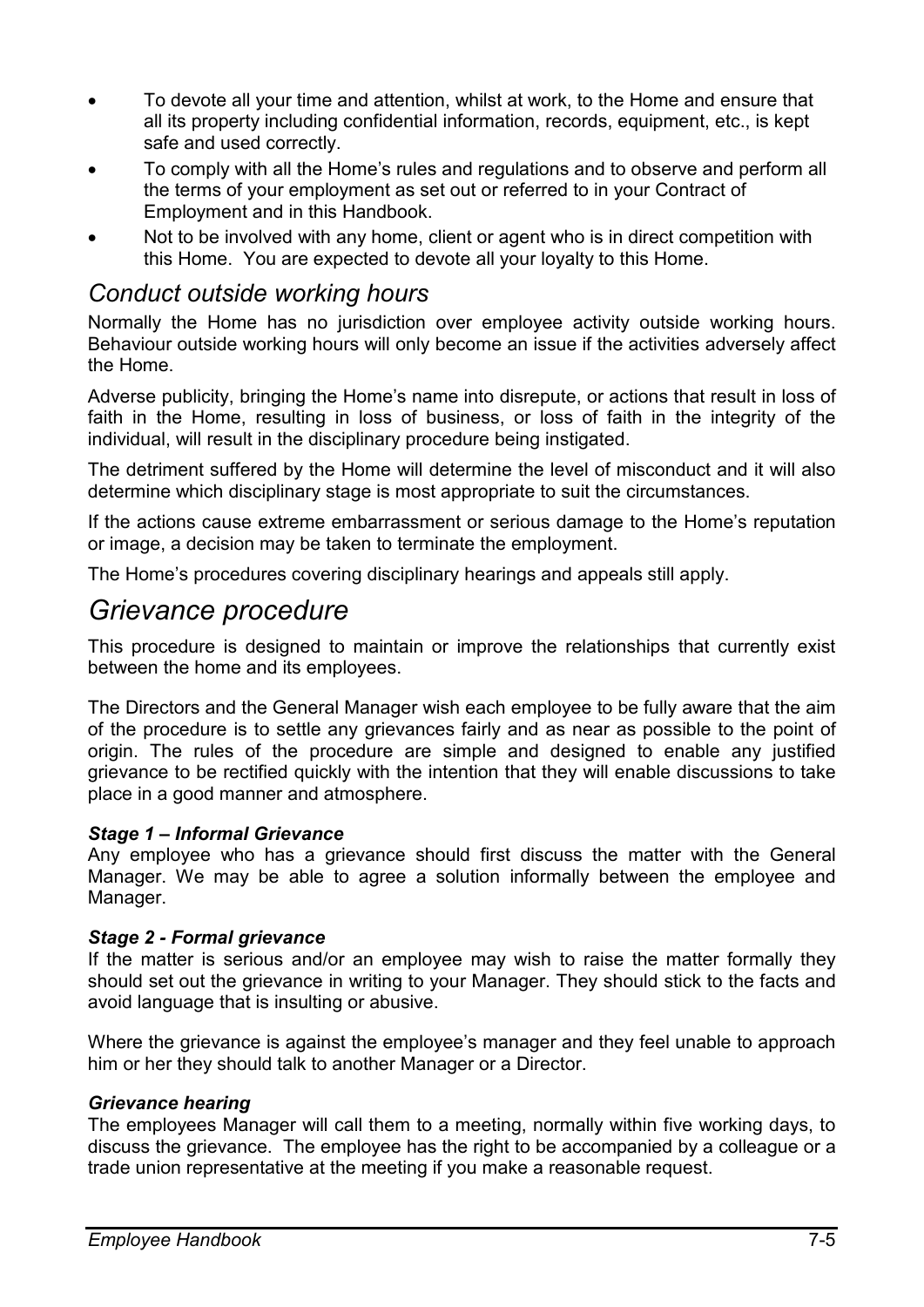After the meeting the Manager will given a decision in writing normally within 2 working days.

#### *Appeal*

If an employee is unhappy with the Managers decision and they wish to appeal they should let their Manager know.

The employee will be invited to an appeal meeting, normally within five working days and a more senior manager; Director or external specialist consultant will hear their appeal. The employee has the right to be accompanied by a colleague or trade union representative at this meeting if the employee makes a reasonable request. After the meeting the manager or person hearing the appeal, will give a decision in writing within 2 working days. The outcome of the appeal is final.

# *Claiming and accounting for expenses*

If you incur or anticipate incurring legitimate expenses on the Home's behalf then you can claim them back on production of valid receipts. Claims can only be made for expenses incurred wholly in respect of business purposes.

# *Rights of search*

The Home has a contractual right of search in order to combat misappropriation of the Home's property, stock losses, or if the Home genuinely believes that drugs or any illegal substances are on the premises. The right of search is to address problems relating to the above issues.

Under the rights of search procedure the Home may carry out random checks on the identity, person, and property, including vehicles of employees at any time whilst they are on the Home's premises or business. It is understood that such checks in themselves do not imply suspicion in relation to the individual concerned.

You may be asked to remove the contents of your pockets, bags, vehicle, etc., and you will have the right to be accompanied by a third party who is on the premises at the time of search.

If a personal search is deemed to be necessary, you will be entitled to be searched by a member of the same sex.

A refusal can constitute a breach of contract, which could result in disciplinary action being taken against you.

The Home reserves the right to call the police for assistance at any stage.

# *Use of private vehicles on the Home's business*

The use of your own vehicle for business of the Home requires authorisation. Once authorised, you may claim a mileage allowance provided the Home has agreed the travel in advance.

You are responsible for ensuring that you have adequate insurance cover in place before undertaking any business travel, as the Home will not be liable for any costs in the event of an accident.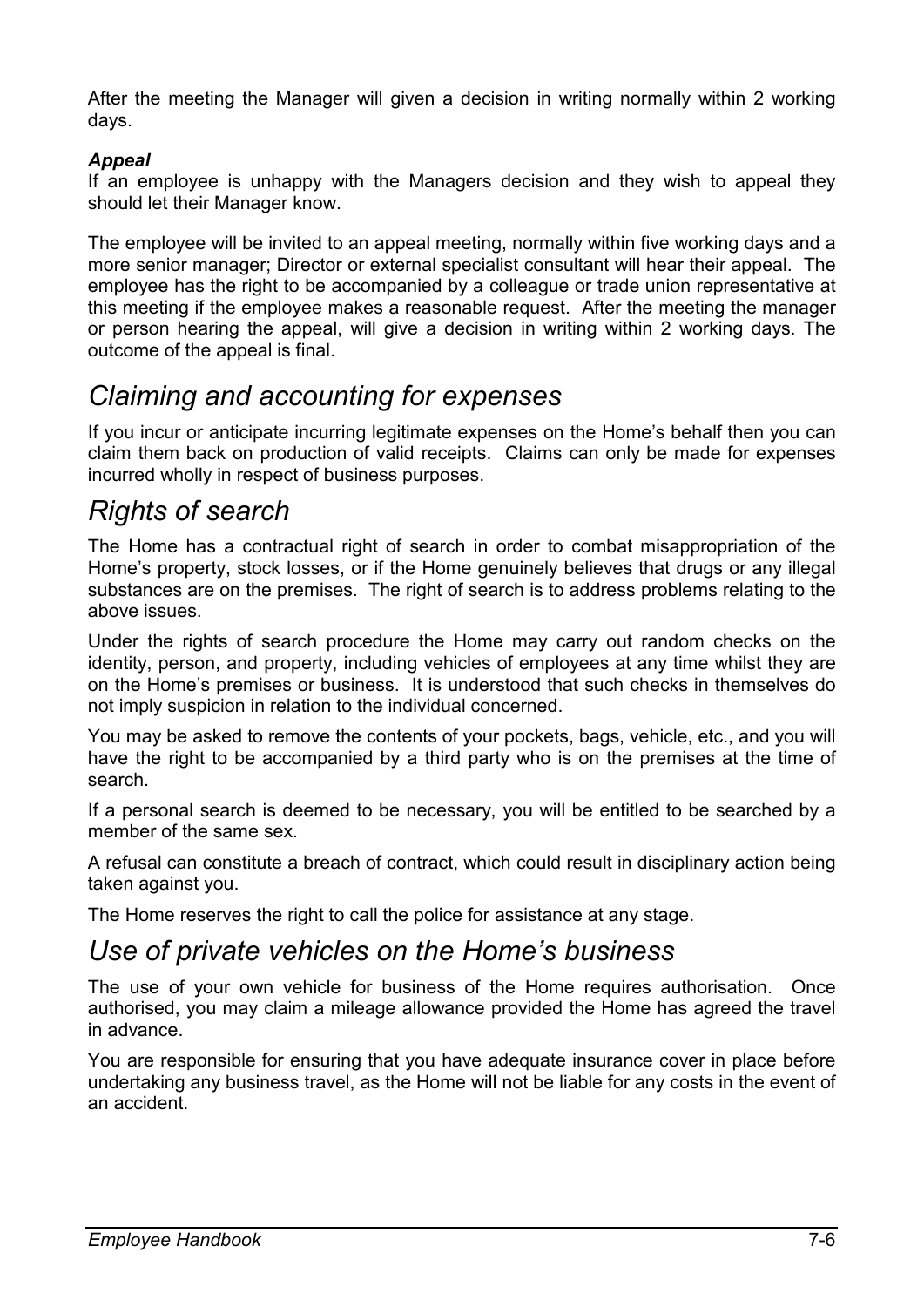# 8

# *Policies*

# *Equal opportunities and discrimination policy*

The Home recognises that discrimination is not only unacceptable, it is also unlawful.

The Home's aim is to ensure that no job applicant or employee is discriminated against, directly or indirectly, on any unlawful grounds.

By including this policy in the Employee Handbook, all employees are made aware that the Home will act in accordance with all statutory requirements and take into account any relevant codes of practice.

All job applicants will be considered solely on their ability to do the job. Interview questions will not be of a discriminatory nature.

All promotions will be made on merit in line with the principles of the policy.

Employees who have a disability will receive the necessary help, within reason, to enable them to carry out their normal duties effectively.

This policy will be assessed at regular intervals to ensure that equality of opportunity is afforded to **all** employees.

# *Dignity at Work*

The Home will not tolerate any form of harassment or bullying. It Company policy to provide a working environment where all employees are treated with dignity and respect and free from unwanted harassment, intimidation or victimisation on the grounds of sex, colour, marital status, race, nationality or ethnic or national origin, age, religion, sexual orientation, disability or any other personal characteristic.

The purpose of this policy is to inform employees of the type of behaviour that is totally unacceptable and to explain what solutions there are to employees who may suffer harassment or bullying.

The Home intends to provide a neutral working environment in which no one feels threatened or intimidated.

Harassment is a discriminatory act and is also a criminal offence. It is very difficult to define as it can take many forms, but in the main it takes the form of unwanted behaviour by one employee towards another, for example:

- Patronising or belittling comments.
- Comments about appearance/body/clothes.
- Leering or staring at a person's body.
- Unwelcome sexual invitations or pressure.
- Promises or threats concerning employment or conditions in exchange for sexual favours.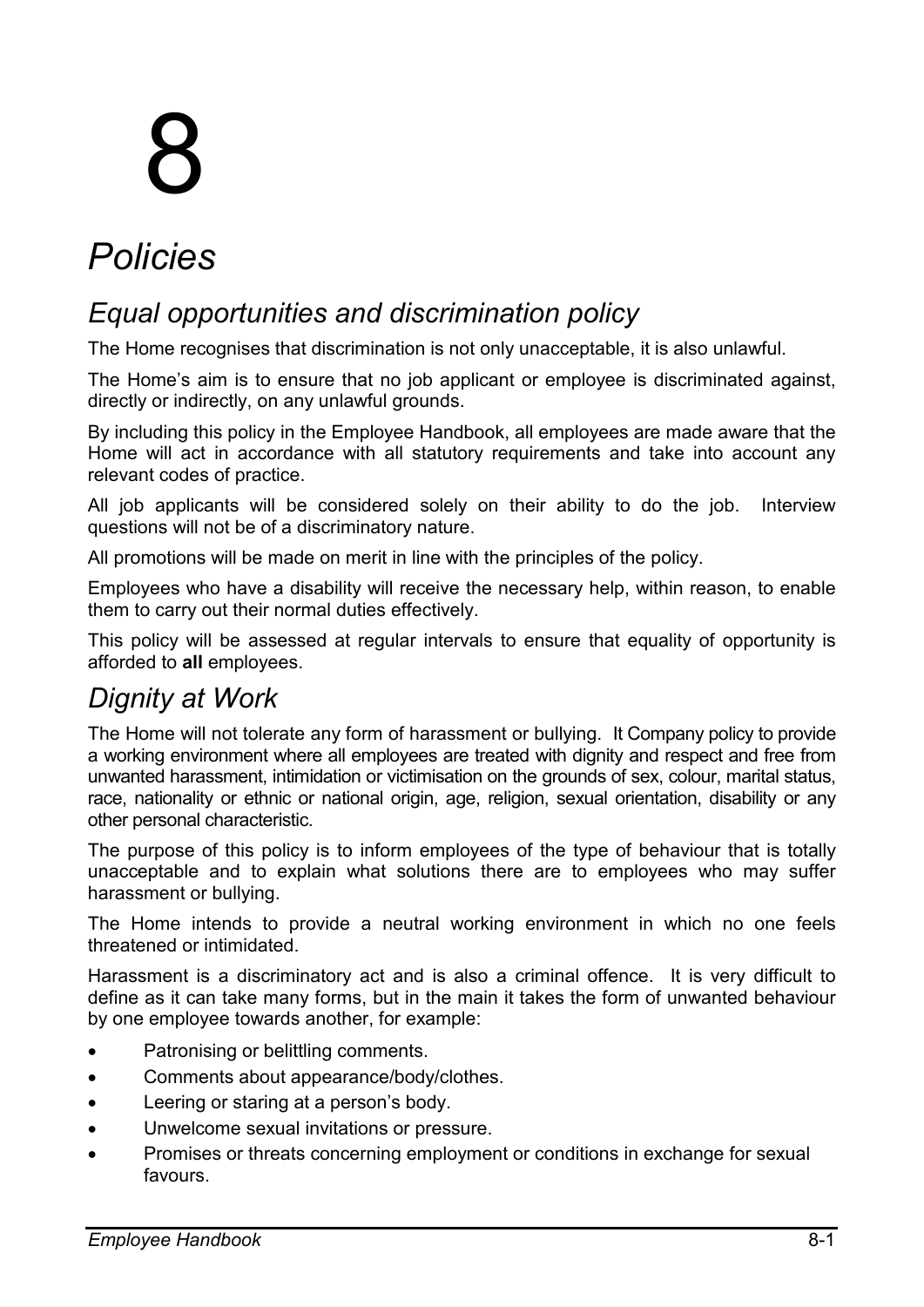- Displaying offensive or sexually explicit material.
- Touching, caressing, hugging or indecent assault.

It is our policy to maintain a non-discriminatory working environment that is free from harassment or bullying based on race, colour, nationality, ethnic or national origin, sex, mental or physical disabilities, age, marital or civil partnership status, actual or perceived sexual orientation, gender re-assignment, religion or belief.

Please remember the test is that the behaviour is UNWELCOME, UNINVITED AND UNRECIPROCATED.

Bullying is also difficult to define. Obvious examples are:

- Threats of or actual physical violence.
- Unpleasant or over repeated jokes about a person.
- Unfair or impractical work loading.

#### *Procedure*

If you encounter a problem of this nature, it is vital that you make the person responsible aware that his/her remarks or conduct are offensive to you. This should be done in a simple, straightforward way.

It is recognised that complaints of harassment or bullying are often of a sensitive or worrying nature and that it may be difficult to speak directly to the other employee involved. If this is the case, you should put your request in writing and hand it to the harasser or bully.

When or if the informal approach fails or if you believe that the harassment or bullying is of a very serious nature you must bring the matter to the attention of a member of Management. If possible, you should keep notes of the harassment or bullying so that the formal complaint can be investigated, including the date, time and whereabouts of the act.

A formal complaint will be investigated thoroughly and during the investigation all possible actions will be taken to separate you from the alleged harasser or bully.

You will be informed of the findings of the investigations and will be given an opportunity to comment.

If the report concludes that the allegation is well founded and the harasser or bully is an employee of the Home, he/she will be subject to disciplinary action in accordance with our disciplinary procedure. If the harasser or bully is a resident or visitor, steps will be taken to relocate you or the resident or to exclude the visitor.

If you bring a complaint of harassment or bullying you will not be victimised for having brought the complaint. If however after a full and fair investigation, the Home has grounds to believe that the complaint was brought with malicious intent, you will be subject to disciplinary action under the Home's disciplinary procedure.

The Home's appeal procedure applies to appeals against decisions made under the equal opportunities and discrimination policy and the harassment policy.

# *Capability Policy and Procedure*

### *Introduction*

The primary aim of this Procedure is to provide a framework within which we can work with you to maintain satisfactory performance standards and to encourage improvement where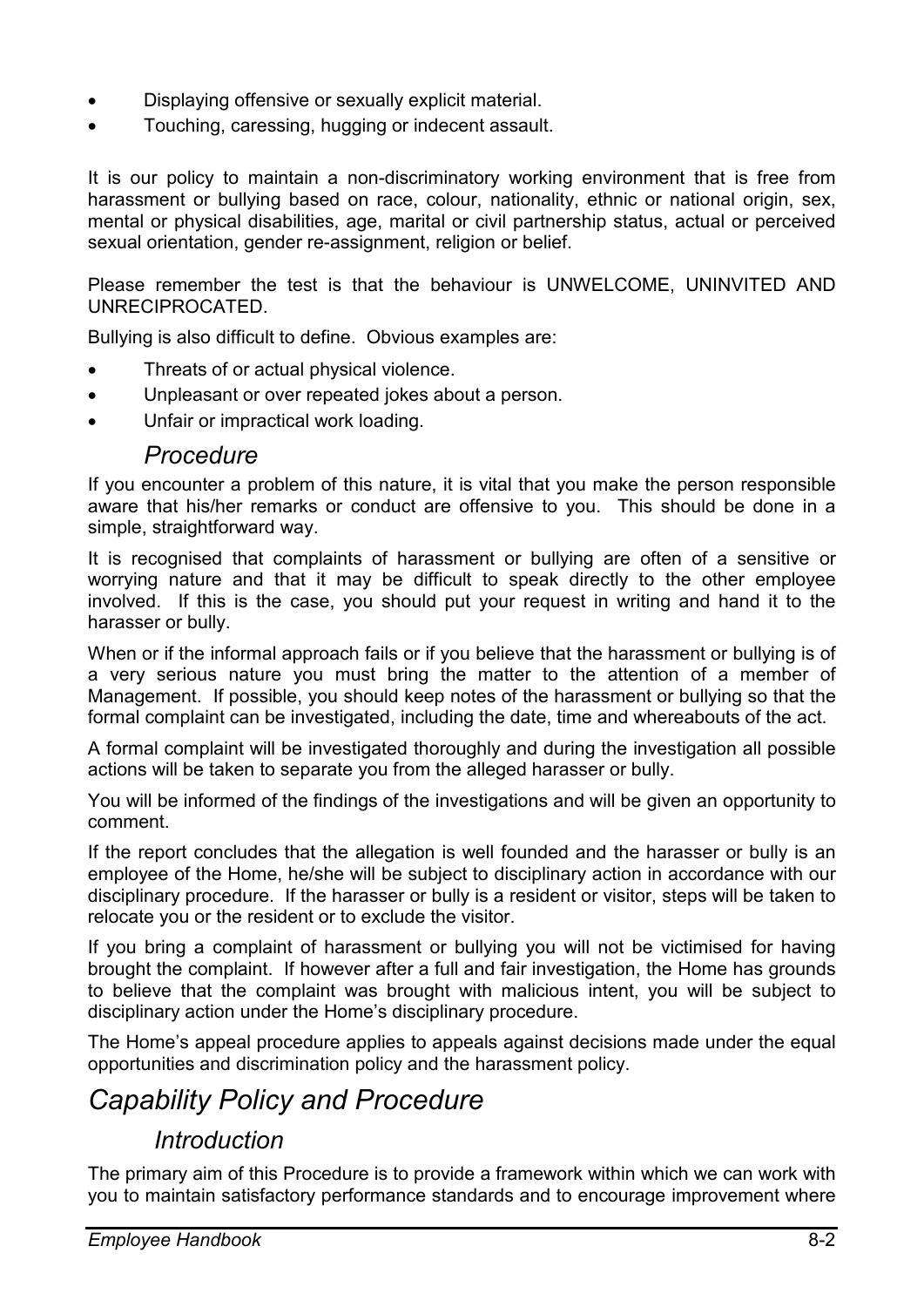necessary. We recognise the difference between a deliberate or careless failure on your part to perform to the standards of which you are capable (in which case we will use the Disciplinary Procedure set out above) and a case of incapability, where you are lacking in knowledge, skill or ability and so cannot perform to the standard required (in which case we will use this Capability Procedure in an attempt to improve your performance.

We also recognise that during your employment your capability to carry out your duties may deteriorate. This can be for a number of reasons – the most common ones being that either the job changes over a period of time and you fail to keep pace with the changes, or you change and can no longer cope with the work.

This Capability Procedure is entirely non-contractual and does not form part of your contract of employment.

#### *Procedure*

Minor capability issues will be dealt with informally through counselling and training. Informal discussions may be held with a view to clarifying the required work standards and the level of performance expected of you, identifying areas of concern, establishing the likely causes of poor performance, identifying any training or supervision needs, setting targets for improvement and agreeing a time-scale for review.

In cases where informal discussion with you does not lead to a satisfactory improvement in performance, or where the performance issues are more serious, the following Capability Procedure will be used. At all stages of the Procedure an investigation will be conducted.

At all stages the Company will give consideration to whether the unsatisfactory performance is related to a disability and, if so, whether there are any reasonable adjustments that could be made to the requirements of your job or other aspects of the working arrangements.

We will notify you in writing of the concerns over your performance and the basis for those concerns. You will be invited to attend a Capability Hearing to discuss the matter. We will provide sufficient information about the poor performance and its possible consequences to enable you to prepare to answer the case. This will include the provision of written evidence where appropriate.

Having given you reasonable time to prepare your case, a formal Capability Hearing will then take place, conducted by a member of the Management Team, at which you will be given the chance to state your case. You have the right to be accompanied, if requested, by a Trade Union Official, a Trade Union Representative or a fellow employee of your choice. You must make every effort to attend that Hearing.

The purposes of the Capability Hearing include:

- to set out the required standards that the Company considers you have not met;
- to establish the likely causes of poor performance (including any reasons why any measures taken so far have not led to the required improvement);
- to allow you the opportunity to explain the poor performance; and
- to ask any relevant questions.

Except in the case where dismissal is proposed, the purposes of the Capability Hearing also include:

• to discuss measures, such as additional training or supervision, which may improve your performance;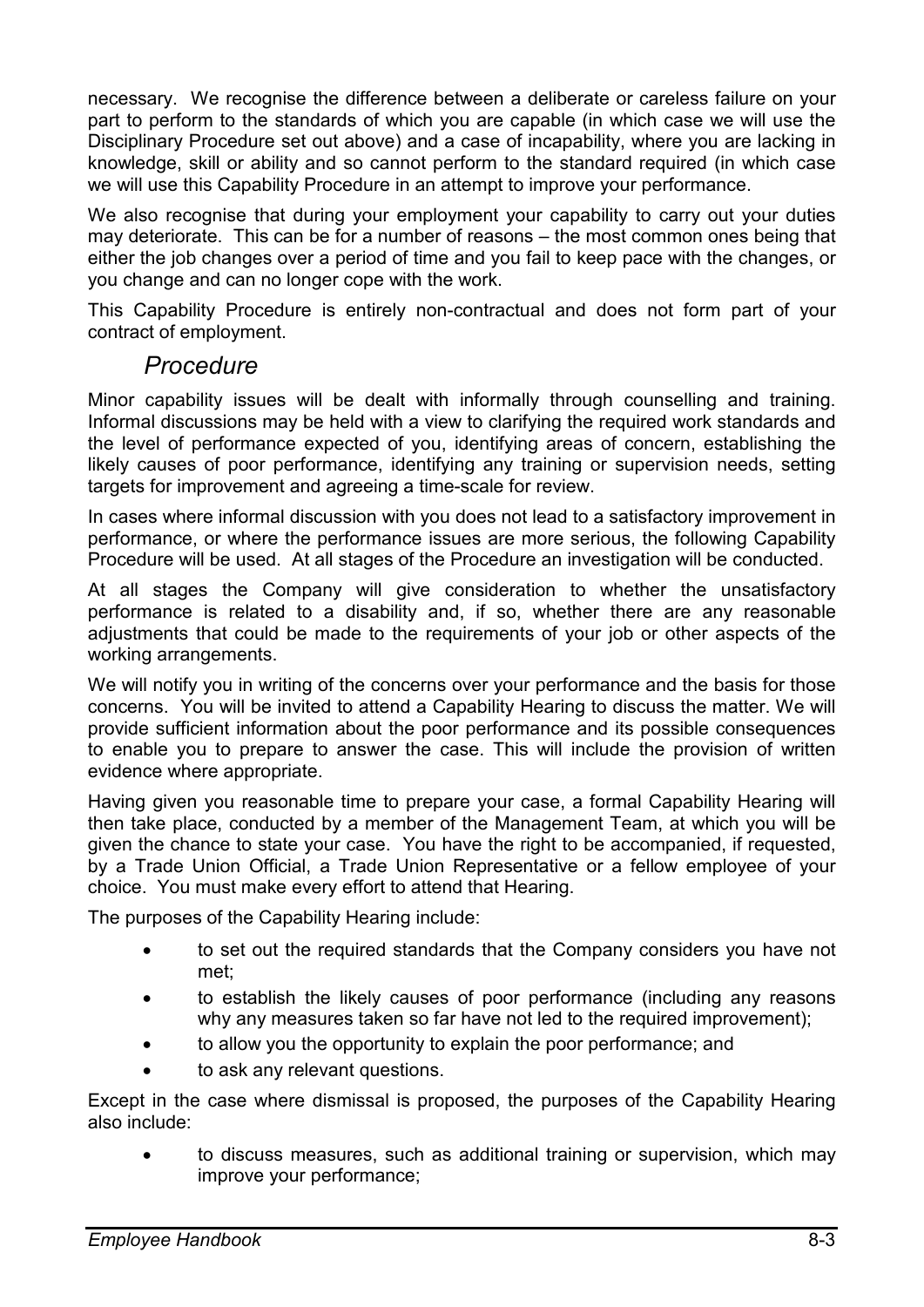- to set targets for improvement; and
- to set a reasonable time-scale for review (reflecting the circumstances of the case).

In a case where dismissal is proposed, the purposes of the Capability Hearing also include:

- to establish whether there are any further steps that could reasonably be taken to rectify your poor performance;
- to establish whether there is any reasonable likelihood of the required standards of performance being met within a reasonable time; and
- to discuss whether there is any practical alternative to dismissal, such as redeployment to any suitable available job at the same or lower grade.

Following the Capability Hearing, we will decide whether or not formal performance action is justified and, if so, you will be informed in writing of the Company's decision in accordance with the Stages set out below and notified of your right to appeal against that decision.

## *First Capability Warning*

You will be given a First Capability Warning. This will set out the areas in which you have not met the required performance standards, targets for improvement, any measures, such as additional training or supervision, which will be taken with a view to improving your performance, a timescale for review and the likely consequences of failing to improve to the required standards within the review period. The First Capability Warning will be recorded but nullified after six months, subject to satisfactory performance.

Your performance will be monitored and, at the end of the review period, we will write to you to advise you of the next step. If we are satisfied with your performance, no further action will be taken. If we are not satisfied with your performance, the matter may be progressed to Stage 2 or, if we feel that there has been a substantial but insufficient improvement, the review period may be extended.

# *Final Capability Warning*

Failure to improve performance in response to the Procedure so far or a first instance of serious poor performance will result in a Final Capability Warning being issued. This will set out the areas in which you have still not met the required performance standards, targets for improvement, any further measures, such as additional training or supervision, which will be taken with a view to improving your performance, a further timescale for review and the likely consequences of failing to improve to the required standards within the further review period, ie, that dismissal will probably result. The Final Capability Warning will be recorded but nullified after 12 months, subject to satisfactory performance.

Your performance will again be monitored and, at the end of the further review period, we will write to you to advise you of the next step. If we are satisfied with your performance, no further action will be taken. If we are not satisfied with the your performance, the matter may be progressed to Stage 3 or, if we feel that there has been a substantial but insufficient improvement, the review period may be extended.

### *Dismissal*

Failure to improve performance in response to the Procedure so far will normally lead to Dismissal, with appropriate notice. We may first consider redeploying you with your agreement to another available job at the same or lower grade which is more suited to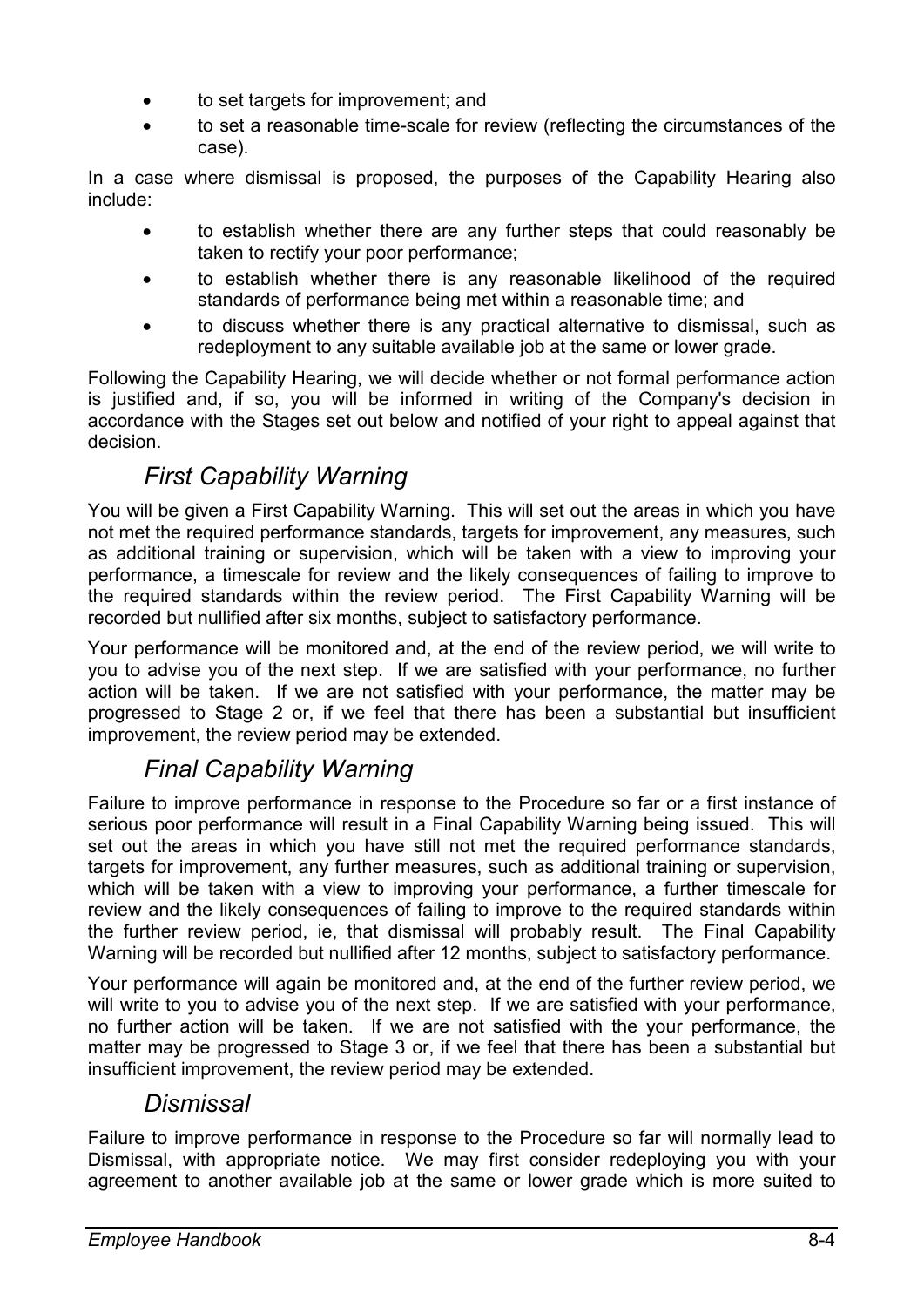your abilities. A dismissal decision will only be made after the fullest possible investigation. Dismissal can be authorised only by a [senior Manager]. You will be informed of the reasons for dismissal, the appropriate period of notice, the date on which your employment will terminate and how you can appeal against the dismissal decision.

## *Appeals*

You may appeal against any decision under this Capability Procedure, including dismissal, to a senior Manager within five working days of the decision. Appeals should be made in writing and state the grounds for appeal.

You will be invited to attend an appeal hearing chaired by the senior Manager. At the appeal hearing, you will again be given the chance to state your case and will have the right to be accompanied by a Trade Union Official, Trade Union Representative or a fellow employee of your choice. Following the appeal hearing you will be informed in writing of the results of the Hearing.

The Company's decision on an appeal will be final.

# *Criminal records (Disclosure & Barring)*

Many posts within the Home are exempt, because of the nature of the work, from the provisions of Section 4(2) of the Rehabilitation of Offenders Act 1974, by virtue of the Exceptions Order 1975 as amended. This means that all convictions, including those that are 'spent' under the terms of the Rehabilitation of Offenders Act 1974 must be declared by those employees whose posts are exempt. Disclosure & Barring (DBS) checks are carried out on relevant employees at the commencement of their employment and any subsequent convictions must be notified to a member of Management. "Convictions" include convictions in a court of law, police cautions, reprimands and final warnings.

## *SOVA (Safeguarding of Vulnerable Adults)*

If your position involves regular contact with residents we are required to check whether or not your name is included on the Safeguarding of Vulnerable Adults (SOVA) list as being unsuitable to work with vulnerable adults.

In addition, if we believe that you are guilty of misconduct that harmed a vulnerable adult or placed a vulnerable adult at risk of harm, we have a statutory duty to refer your name to the Secretary of State for possible inclusion on the SOVA list. This duty also applies in relation to ex-employees.

# *Communication and representation policy*

## *Introduction*

The Home will take every step to communicate to all employees with particular respect to its services, and plans for the future, etc. It also encourages employees to express their views in terms of suggestions and opinions.

### *Notice boards*

All statutory notices, vacancies, internal information and all other matters of general interest will be displayed on the official notice board. Employees wishing to display notices relating to social, sporting or domestic activities should obtain permission from their Manager to do so.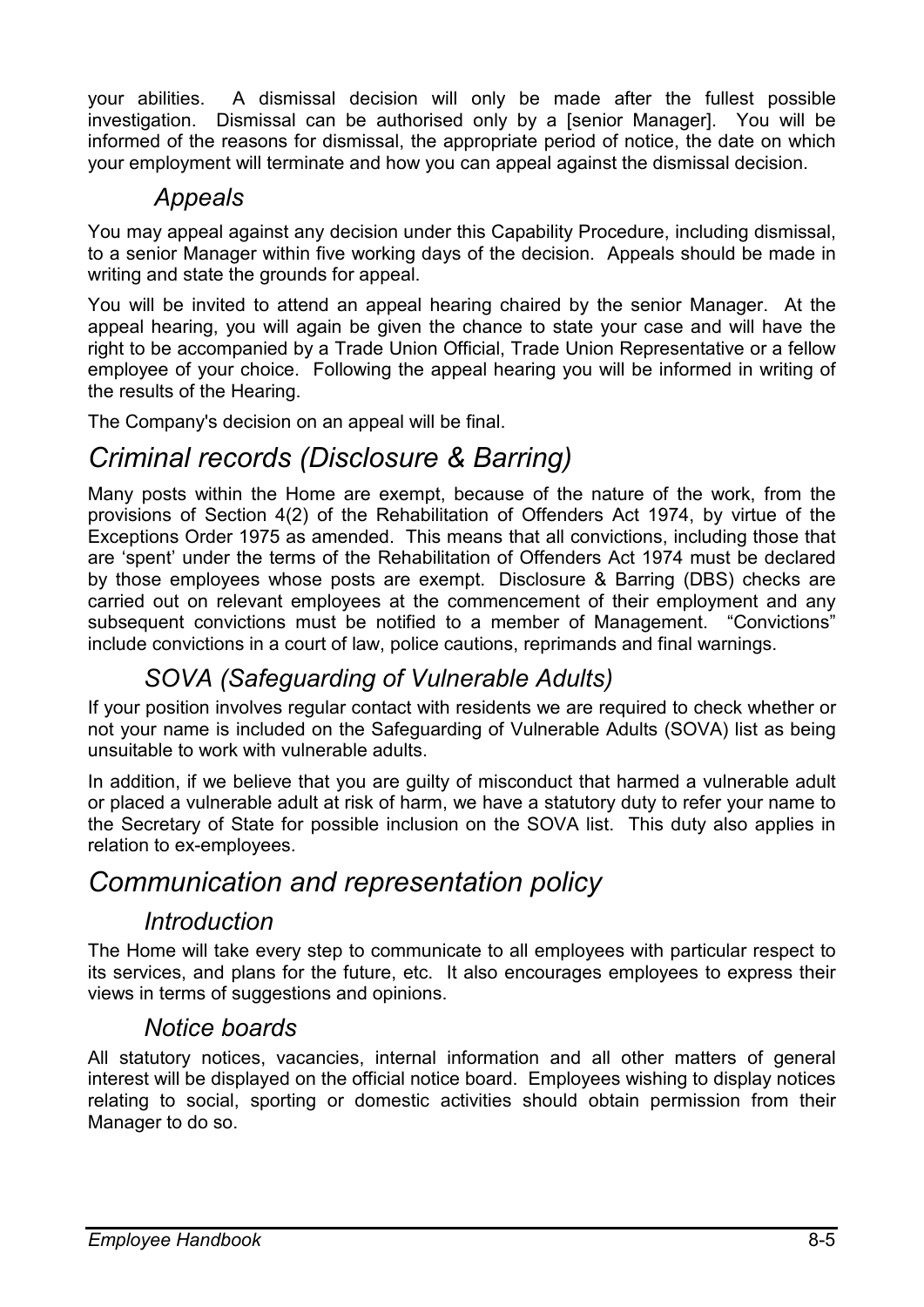## *The Employee Handbook*

All employees will be given a copy of this Handbook at the beginning of their employment with the Home. After that time a copy will always be available on the premises.

Any queries arising from the contents should initially be addressed to the Manager.

#### *Trade Union membership and recognition*

The Home recognises your right either to join or not to join a trade union of your choice.

The Home has a recognition agreement with the GMB union

#### *Telephones (including mobile telephones)*

Employees may use the Home's telephone system for local calls within reason and in cases of personal emergency. If possible authority should be sought from Management before the call is made and if not as soon as possible afterwards. Private mobile telephones should be switched off during working hours, stored in your personal locker and only used during break times

#### *Postal mail*

All posted mail delivered to the Home, except residents' mail, is opened centrally even if it is addressed as personal or has confidentiality marking. Therefore, no personal mail should be sent to the Home or personal mail sent out using the Home's system.

#### *Statements to relatives*

Statements or opinions relating to residents physical or mental well being must only be given by designated staff.

# *Computer policy*

#### *Computer usage*

Employees must keep their passwords confidential and must not disclose them to any other party. They must never use another employee's username and password.

Employees are not permitted to load any software on to the Company's computer system without Management's prior permission.

On the termination of employment, or at Management's request, employees must return all information that they have in a computer compatible format to a nominated member of staff.

All information, programs and systems created by employees during the course of their employment with the Company will remain the property of the Company.

Employees are not permitted to play computer games in Company time or on Company terminals or laptops.

#### *Email*

Employees are prohibited from using personal email addresses for any work-related purpose.

The Company gives designated employees access to an email facility in order to improve business communication and efficiency. This is the primary purpose of this facility and although personal emails are permitted, the primary purpose of this facility should be remembered. The Company would ask its employees not to abuse the facility.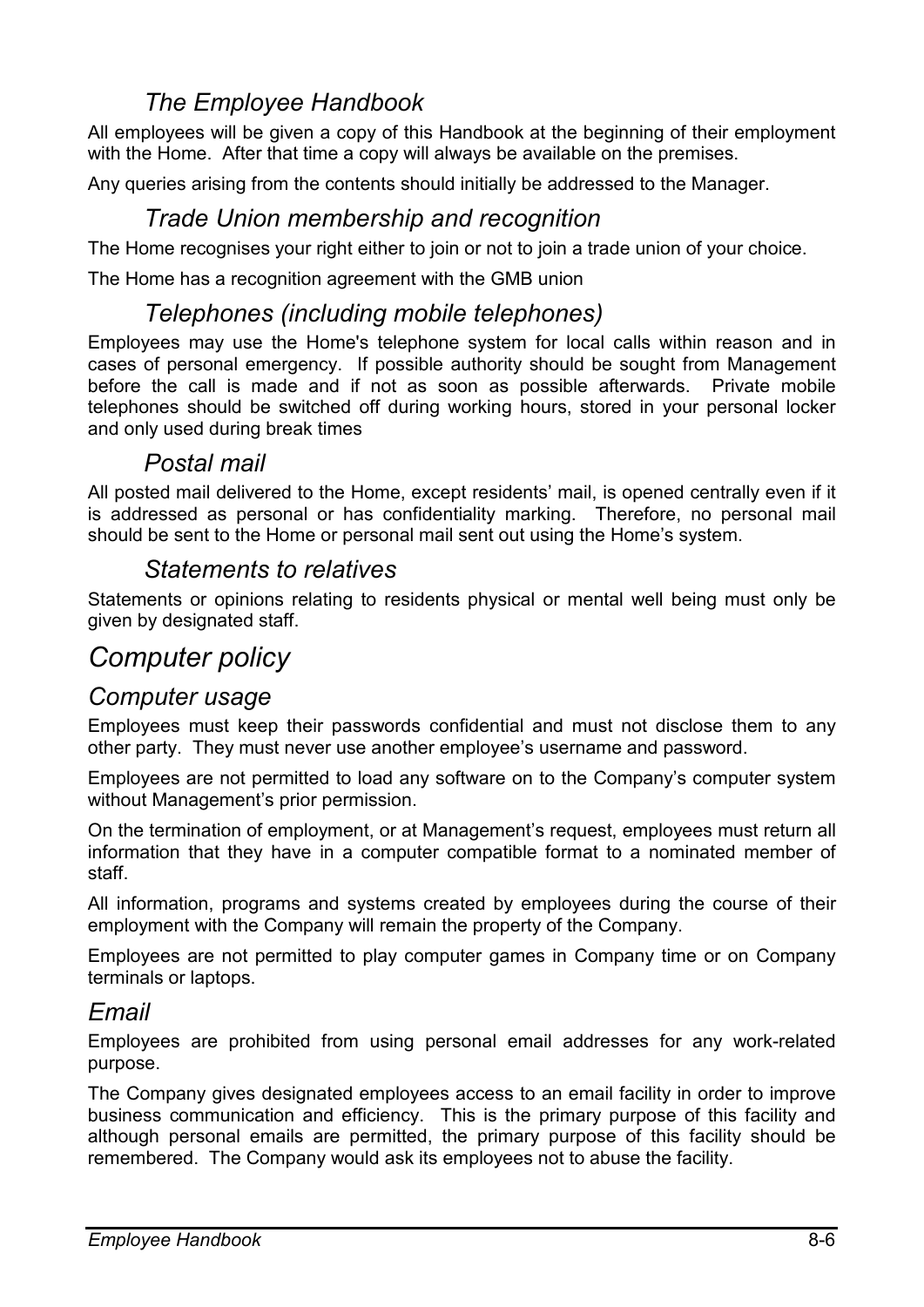With this in mind it is important that emails are not used to spread gossip or to distribute information, jokes or graphics that are or could be said to be, any of the following:

- sexist or sexual in nature.
- racist or otherwise discriminatory,
- obscene,
- offensive,
- defamatory,
- malicious and/or unacceptable nature,
- otherwise conflicting with the interests of the Company.
- The distribution of chain letters by email is also expressly forbidden.

Employees must not use company emails to distribute anything that is copyright protected or to use them for personal interests. If in doubt, Management guidance should be sought.

Messages sent by email could give rise to legal action against the Company. It is therefore important that thought is given to the content of all emails.

The Company reserves the right to monitor email messages in order to assess whether the facility is being used for legitimate purposes, to retrieve information following suspected computer failure or to investigate alleged acts of wrongdoing.

Misuse of the email facility will result in disciplinary action.

#### *Internet use*

Employees have a duty to use the Internet responsibly.

Employees must not access or display any sites or pages that are sexually explicit or offensive. Breach of this rule may result in dismissal. If an employee receives information from, or accesses any such site unintentionally, the computer must be closed down or disconnected from the network and Management must be informed immediately.

Although sensible and limited personal use of the Internet is permitted, the Company reserves the right to take disciplinary action against employees where their usage is such as to amount to an abuse of this rule.

#### *Social Media*

All employees:

- 1. Must recognize that they have an ethical and legal obligation to maintain Residents' privacy and confidentiality at all times;
- 2. Are strictly prohibited from transmitting by way of any electronic media any Residentrelated image;
- 3. Are restricted from transmitting any information that may be reasonably anticipated to violate the rights of Residents to confidentiality or privacy, or otherwise degrade or embarrass the Resident;
- 4. Must not share, post or otherwise disseminate any information, including images, about a Resident with anyone unless there is a care related need to disclose the information or other legal obligation to do so;
- 5. Must not identify Residents by name or post or publish information that may lead to the identification of a Resident. Limiting access to postings through privacy settings is useful, and to be recommended, but is not sufficient to ensure privacy;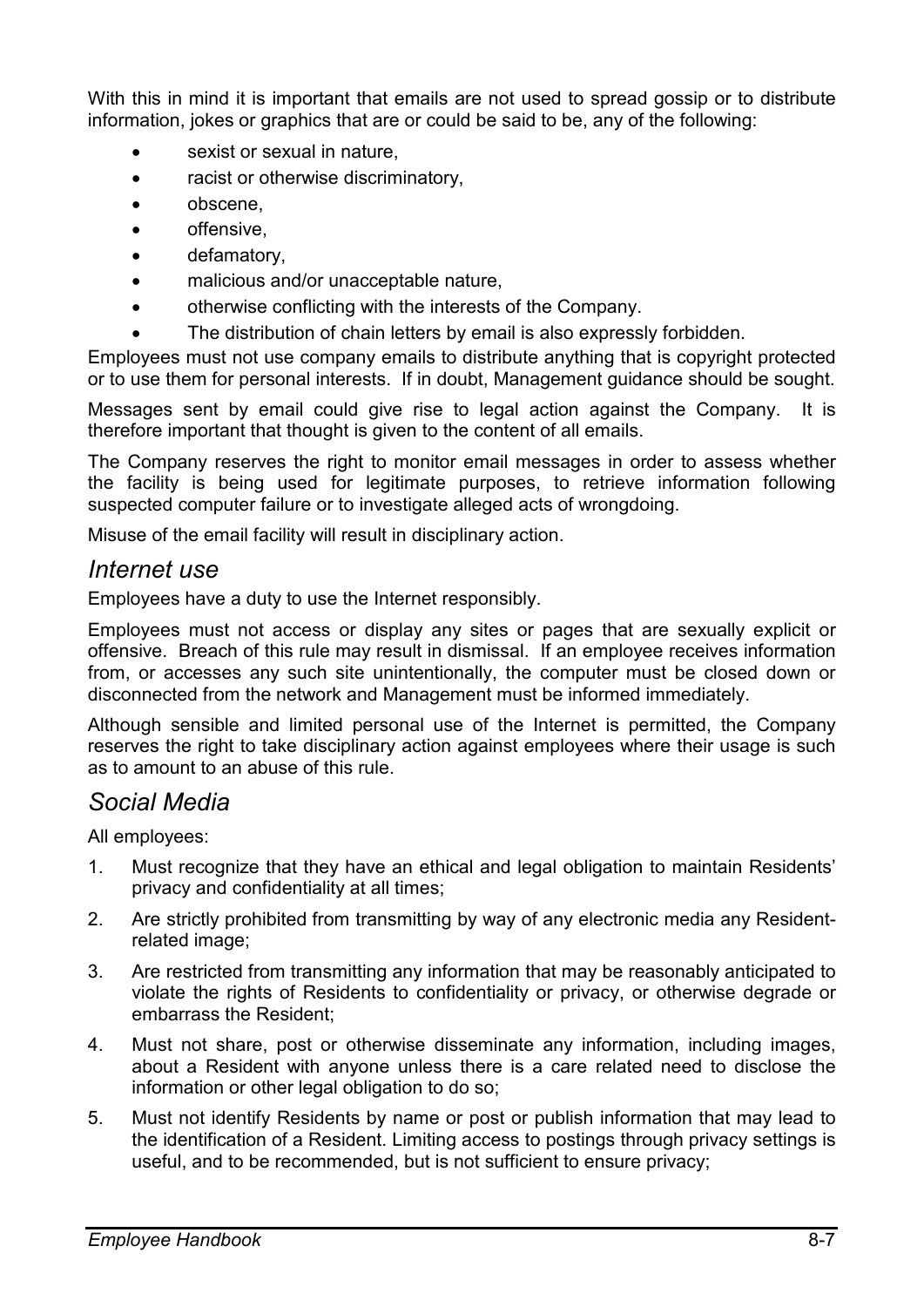- 6. Must not refer to Residents in a disparaging manner, even if the Resident is not identified;
- 7. Must not take photos or videos of Residents on personal devices, including mobile phones;
- 8. Must not communicate with Residents or their friends/families on any form of Social Media. This means that staff are prohibited from being Facebook friends with Residents and their friends/families;
- 9. Must not set-up work-related social media groups with other employees.
- 10. Must promptly report any identified breach of confidentiality or lack of respect for privacy;
- 11. Must not make disparaging remarks about the Home or co-workers, or make threatening, harassing, profane, obscene, sexually explicit, racially derogatory, homophobic or other offensive comments;
- 12. Must not post content or otherwise speak on behalf of the Home unless authorised to do so and follow all applicable policies of the Home.
- 13. Must not allow social media interactions of any sort to interfere with their obligations at work.

# *Private dealings with residents*

You must not accept money or gifts from residents or their relatives without the Home's permission. Any such offers made to you must be reported to the Management.

You must not agree to any request from a resident or relative to act as a witness or executor for any will or power of attorney. Any such requests must be re-directed to Management.

# *Training policy*

#### *Introduction*

Day to day training is the responsibility of Management who can call on specialised skills and knowledge within the Home and from external sources for advice on training matters. Training will be arranged during normal working hours whenever possible but there may be occasions when employees will be required to attend training outside their normal working hours.

#### *Aims*

The aims of the policy are:

- To provide induction training for all new employees, including relevant health and safety information.
- To provide job specific training to all new employees and to existing employees who are changing job within the Home, including health and safety information.
- To identify the longer-term development needs of those employees with potential to progress beyond their present job and to meet those needs when they are consistent with the needs of the Home.
- To meet any continuing professional development obligations.

### *Procedures*

The procedures for training are: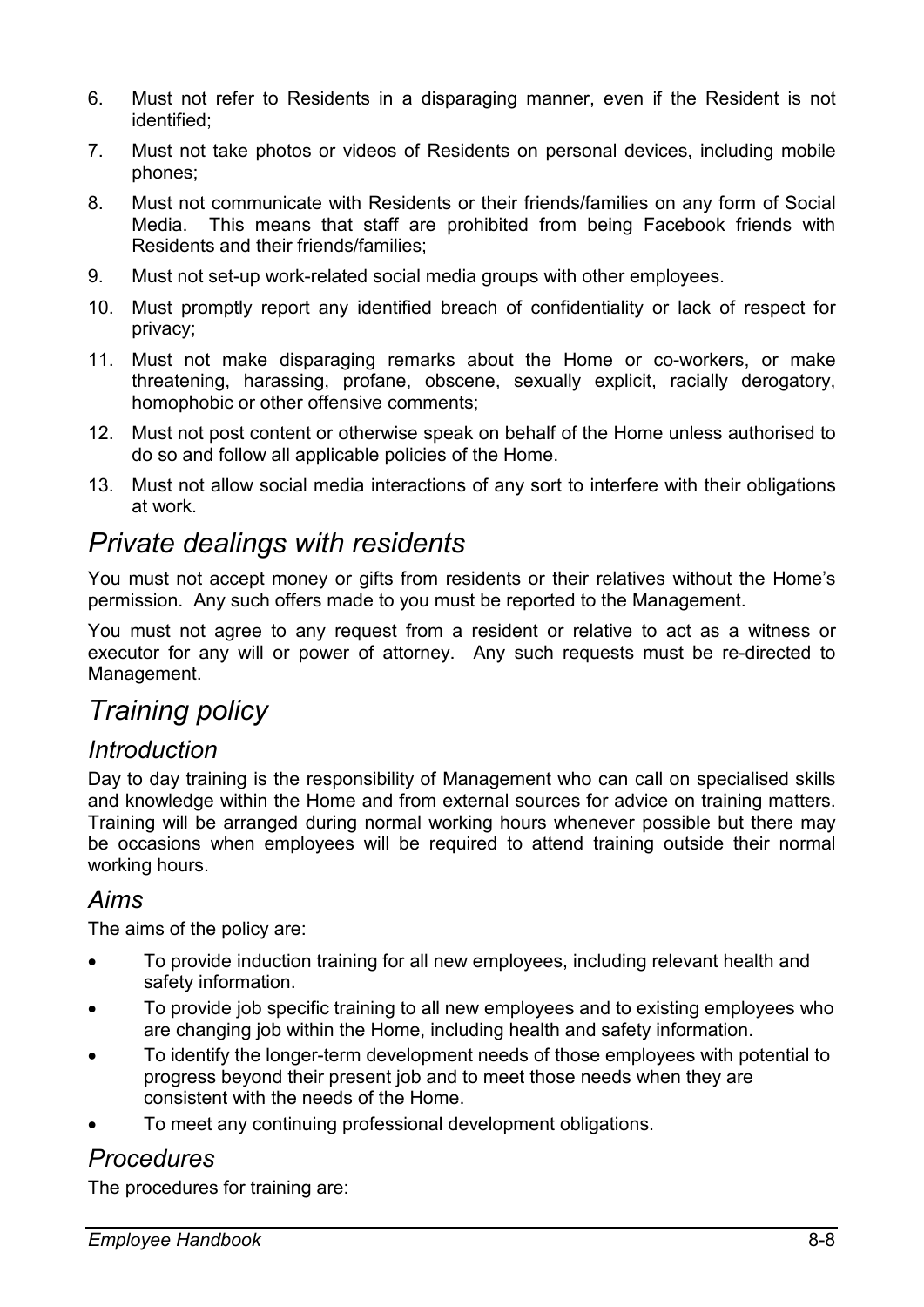- A record will be kept for each employee showing the training received.
- The training records will be monitored on a regular basis and the needs checked.
- All training programmes will be monitored and revised as necessary in order to meet changing business needs.

The Home will provide any necessary training and will meet the costs involved. However, if an employee's employment ends within nine months of completing any external training course for any reason except redundancy, the employee must reimburse the cost of any training on a pro-rata basis. Employees will be required to sign an 'Agreement to deduct from pay' prior to starting any external course, which authorises the Home to make this deduction from any final payment where applicable.

You should make all effort to attend training as it is a requirement of the job which you carry out. You may be charged a nominal fee if you fail to attend training. This will be deducted through payroll.

# *Lay off/short time working*

If a situation arises where there is a reduction of work, or there is any other occurrence that affects the normal running of the business, the Home has the right to either lay off without pay other than Statutory Guarantee Pay or to implement shorter working hours. This procedure is in line with your terms and conditions of employment.

The Home also reserves the right to select the employees best suited to carry out whatever work is available.

Employees will be offered alternative work wherever possible.

Employees who are laid off must still be available for work as and when necessary since continuity of service is not affected by any period of lay off.

The Home will pay Statutory Guarantee Pay in accordance with the current Government regulations.

Any employee who is laid off for longer than the Statutory Guarantee Pay period will be given a letter to take to the relevant Government Agency. Employees should then be able to sign on as temporarily unemployed, even though they will still be employed by the Home.

# *Redundancy policy*

If a redundancy situation arises, for whatever reason, the Home will take whatever steps are reasonable in an effort to avoid compulsory redundancies, e.g.:

- Analyse overtime requirements.
- Reduce hours.
- Lay off with Statutory Guarantee Pay.
- Ask for voluntary redundancies, whether anyone has plans to retire early or is considering a career move.

If compulsory redundancies are necessary, employees will be involved and consulted at various meetings to discuss selection criteria, any alternative positions, and be given every opportunity to put forward any views of their own.

Employees will be given the opportunity to discuss the selection criteria drawn up. The Home reserves the right to reject any voluntary applications for redundancy if it believes that the volunteer has skills and experience that need to be retained for the future viability of the business.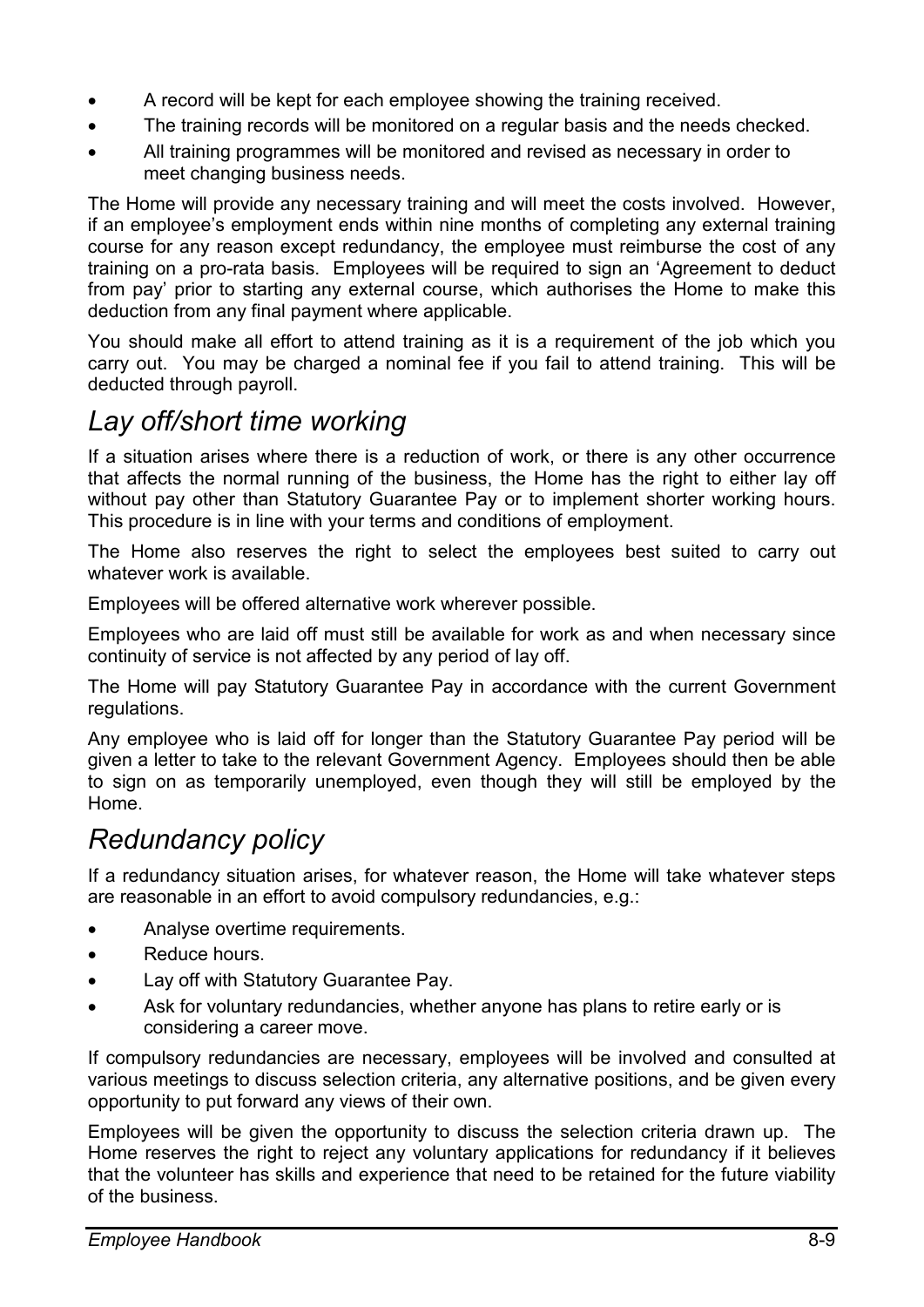# *Data protection policy*

The Company records relevant employee information on its personnel systems. These systems are both manual and computerised and employees have the right to access all their data if it is stored in a "relevant filing system", in accordance with the Data Protection Act 1998. Employees wishing to see their records must submit a request in writing to their Line Manager. A charge of £10.00 will be made for any requests and a minimum written notice period of seven days must be given for arrangements to be made to view the information. A further charge may be applicable should you wish to copy any information from your records.

# *Environment policy*

There is a growing awareness of the need to protect the environment, a view supported by the Home. Employees should make every effort within their sphere of control to minimise any adverse effect of the Home on the environment. Examples include:

- Turning off lights when not required.
- Turning down heating levels where appropriate.
- Co-operating with any recycling systems for waste paper etc. that are introduced.

# *Smoking policy*

The Home has a policy that forbids smoking except in designated smoking areas during designated break times. Local NHS Stop Smoking Services – smokers are four times more likely to give up smoking the support of their local NHS Stop Smoking Service and nicotine gum and patches. Call the NHS Smoking Helpline on 0800 022 4 332 or visit http://smokefree.nhs.uk/ to find a local services.

You should be aware that failure to observe the code relating to smoking will be regarded as a serious disciplinary offence.

#### *Electronic Cigarettes (E-cigarettes)*

E-cigarettes are battery-powered devices that claim to provide inhaled doses of nicotine by way of a vaporised solution. They do not contain tobacco. However, it has been determined that e-cigarettes meet the definition of a combination drug delivery device. They are not a proven safe alternative to smoking and may pose a safety risk to others. There is no scientific evidence at this time to show that they help smokers quit.

As we have the responsibility to protect the health and safety of staff, patients and visitors it has been agreed that the use of electronic or e-cigarettes will only be permitted in those areas designated for smoking. The rules around the use of e-cigarettes will mirror those of traditional cigarettes. ( ie they must be used only in designated smoking areas and within normal staff break periods, they must not be taken into clinical areas and must be kept in lockers during working hours)

Failure to comply with this policy will result in disciplinary action and possible criminal prosecution.

# *Dress code policy*

Employees represent the Home whenever they meet visitors and we would ask that employees' appearance should be smart and business like at all times.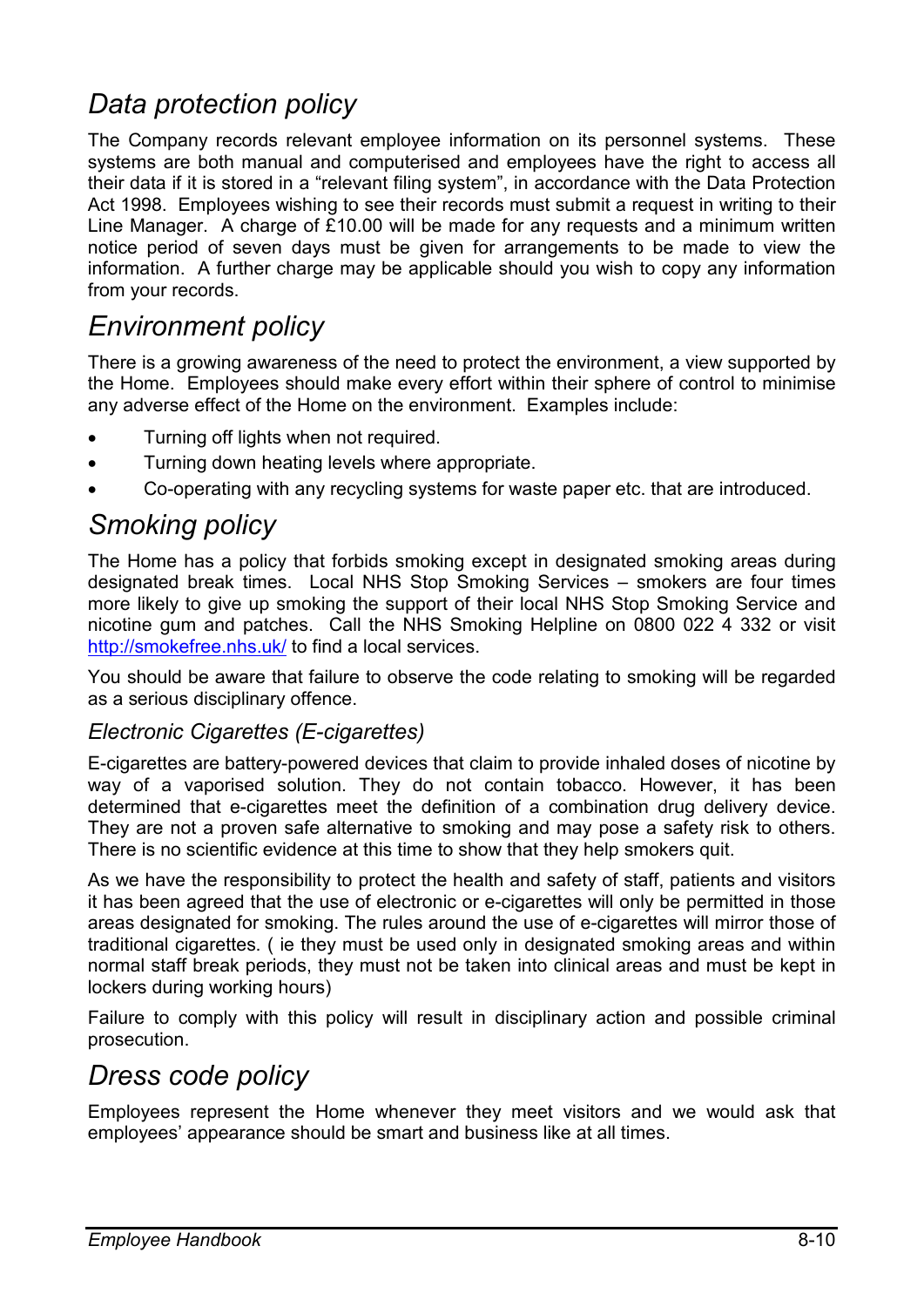Employees who have been given a uniform or name badge should wear them at all times whilst on the Home's business. Uniforms must be kept clean, pressed and presentable. In the interest of preventing infection, uniforms should not be worn outside the home.

Any personal protective equipment that is issued by the Home must be worn at the relevant time. Failure to wear this equipment may result in disciplinary action.

# *Recruitment & Selection Policy*

The Company has a Recruitment & Selection Policy which is available to view on the Home's website. This outlines the procedure and process which is followed when recruiting employees.

# *Work Permit*

If you are working under a work permit issued by the Home Office you are legally bound to adhere to any restrictions placed on you (eg number of weekly hours to be worked). You are also required to notify us immediately given any change in your leave to remain status.

You are required to provide evidence of your right to work documentation on an annual basis and must supply this when requested.

## *Requesting References*

Any references which are needed for another job, rental agreement or any similar thing must be addressed and responded to by the Registered Manager. It is not Company policy for anyone else other than the Registered Manager to respond to reference requests. Any reference requests should be passed to the Registered Manager.

### *Supervision and Appraisal*

Supervision is an accountable, two-way process, which supports, motivates and enables the development of good practice for individual care workers. As a result, this improves the quality of service provided by the organisation.

Supervision is also about appraising staff of how well they are performing. This is easy enough when everything is fine, but it can mean addressing problems. The recommended way to do this is:

- Acknowledge what the person is doing well
- Address the problem
- Reaffirm what the person is doing well.

# *Revalidation of Nurses*

All Nurses are expected to abide by the NMC Nurse revalidation. It is your responsibility as a Nurse to ensure you maintain your registration.